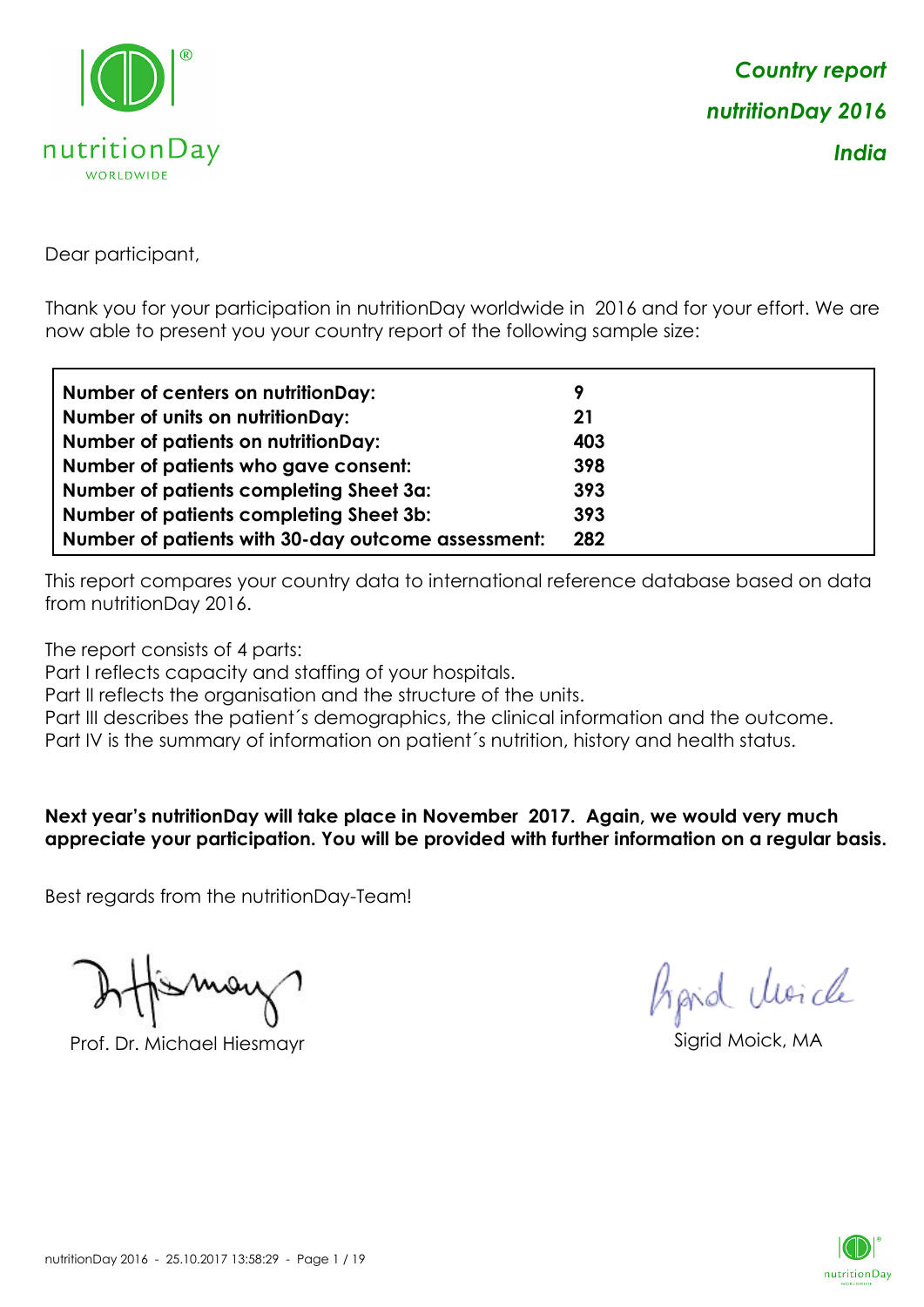## *I. Hospital capacity and staffing ("Hospital sheet"):*

|                                                                                    | <b>YOUR RESULTS</b> | <b>REFERENCE RESULTS</b> |
|------------------------------------------------------------------------------------|---------------------|--------------------------|
| 1. Total number of beds in hospital                                                | 191 [130-281]       | 305 [180-526]            |
|                                                                                    |                     |                          |
| 2. Total number of admissions in the hospital last year                            | 5325 [3964-9930]    | 17891 [8741-38415]       |
|                                                                                    |                     |                          |
| 3. Total number of staff in the hospital                                           |                     |                          |
| <b>Total medical doctors</b>                                                       | 68 [54-121]         | 162 [65-328]             |
| <b>Medical specialists</b>                                                         | 37 [31-108]         | 108 [44-210]             |
| Medical non-specialists                                                            | 24 [12-27]          | 35 [12-81]               |
| <b>Nurses</b>                                                                      | 244 [125-313]       | 346 [124-710]            |
| <b>Dieticians</b>                                                                  | $4[3-7]$            | $4[1-8]$                 |
| <b>Nutritionists</b>                                                               | $0 [0-0]$           | $1[0-4]$                 |
| Pharmacists                                                                        | 28 [21-32]          | $6[3-14]$                |
| Kitchen staff                                                                      | 35 [27-62]          | 28 [11-55]               |
|                                                                                    |                     |                          |
| <b>Full time equivalent</b>                                                        |                     |                          |
| <b>Total medical doctors</b>                                                       | 58 [53-77]          | 126 [56-296]             |
| <b>Medical specialists</b>                                                         | 31 [28-31]          | 88 [44-210]              |
| Medical non-specialists                                                            | 25 [22-27]          | 33 [11-83]               |
| <b>Nurses</b>                                                                      | 311 [257-516]       | 317 [123-726]            |
| <b>Dieticians</b>                                                                  | $4[3-8]$            | $4[1-7]$                 |
| <b>Nutritionists</b>                                                               | $0 [0-0]$           | $1[0-4]$                 |
| Pharmacists                                                                        | 18 [15-28]          | $5[2-11]$                |
| Kitchen staff                                                                      | 27 [17-34]          | 25 [12-50]               |
|                                                                                    |                     |                          |
| 4. Does the hospital have a nutrition care strategy?                               | 6 (100%) Yes        | 269 (76.0%) Yes          |
|                                                                                    |                     |                          |
| 5. Which nutrition-related standards or routine activities exist in your hospital? |                     |                          |
| Nutrition training is available                                                    | 5 (83.3%) Yes       | 226 (63.8%) Yes          |
| Nutrition steering committee is available                                          | 2 (33.3%) Yes       | 207 (58.5%) Yes          |
| Quality indicators are recorded and reported to national<br>or regional level      | 3 (50.0%) Yes       | 139 (39.3%) Yes          |
| Quality indicators are used for internal benchmarking                              | 5 (83.3%) Yes       | 171 (48.3%) Yes          |
| Patient feedback about food and food service is collected<br>using a questionnaire | 6 (100%) Yes        | 250 (70.6%) Yes          |
| None                                                                               |                     | 30 (8.5%) Yes            |
| No answer given                                                                    | -                   |                          |

## **6. Which codes are available /routinely used in your hospital for billing and reimbursement purposes?**

| Codes available            |               |                 |
|----------------------------|---------------|-----------------|
| <b>Nutrition Support</b>   | 3 (50.0%) Yes | 175 (49.4%) Yes |
| Oral nutrition supplements | 3 (50.0%) Yes | 141 (39.8%) Yes |

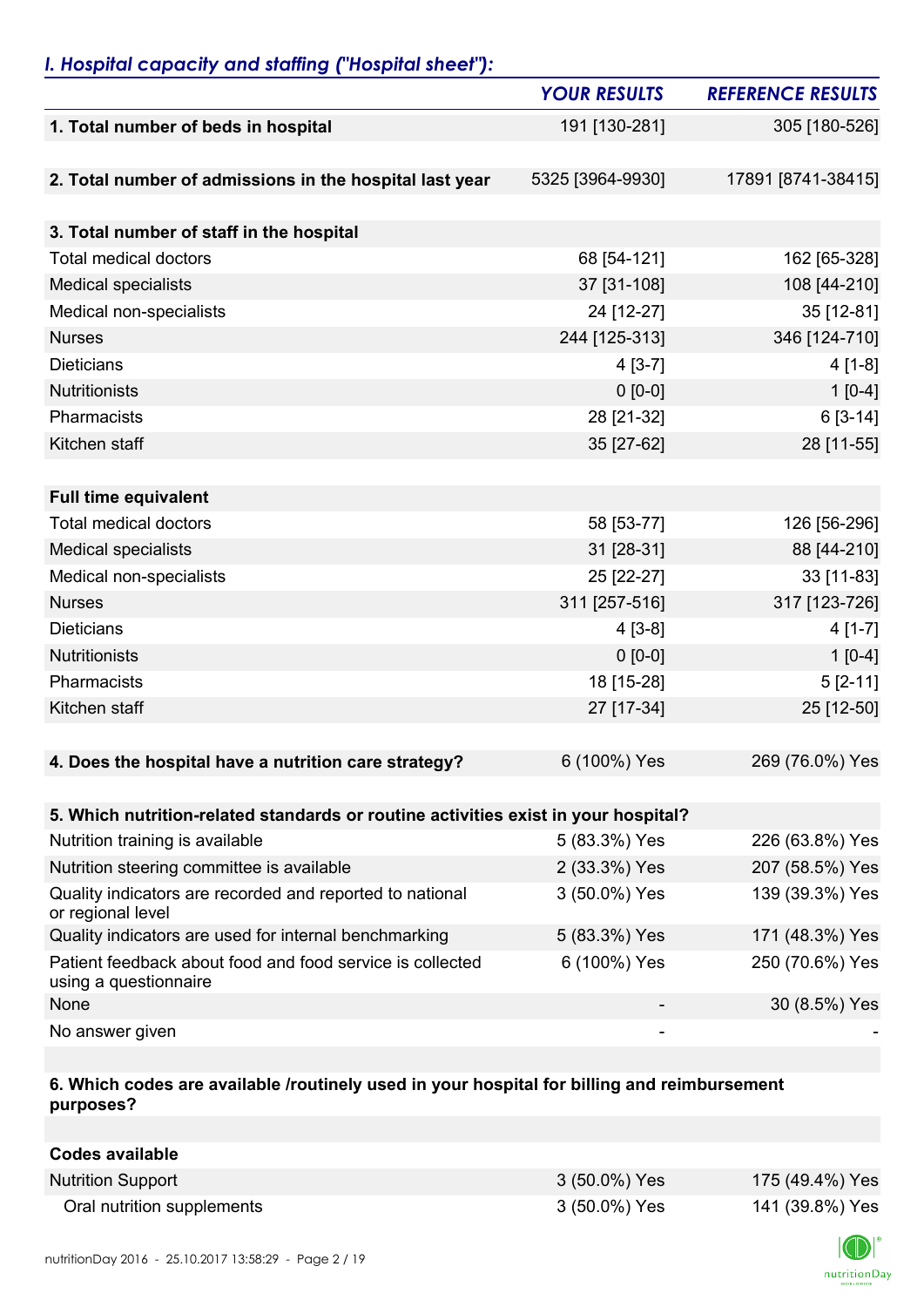| Parenteral nutrition                                      | 3 (50.0%) Yes | 202 (57.1%) Yes |
|-----------------------------------------------------------|---------------|-----------------|
|                                                           |               |                 |
| <b>Enteral nutrition</b>                                  | 3 (50.0%) Yes | 167 (47.2%) Yes |
| Dietary counseling                                        | 5 (83.3%) Yes | 120 (33.9%) Yes |
| Specific dietary interventions                            | 1 (16.7%) Yes | 104 (29.4%) Yes |
| Screening for malnutrition                                | 1 (16.7%) Yes | 88 (24.9%) Yes  |
| Risk of malnutrition                                      |               | 90 (25.4%) Yes  |
| Malnutrition (in general)                                 |               | 170 (48.0%) Yes |
| Severity of malnutrition (i.e. mild, moderate, severe)    | 1 (16.7%) Yes | 154 (43.5%) Yes |
| No information available from billing/finance/controlling | 1 (16.7%) Yes | 55 (15.5%) Yes  |
| No answer given                                           |               | 28 (7.9%)       |
|                                                           |               |                 |
| <b>Codes routinely used</b>                               |               |                 |
| <b>Nutrition Support</b>                                  | 3 (50.0%) Yes | 139 (39.3%) Yes |
| Oral nutrition supplements                                | 3 (50.0%) Yes | 111 (31.4%) Yes |
| Parenteral nutrition                                      | 3 (50.0%) Yes | 177 (50.0%) Yes |
| <b>Enteral nutrition</b>                                  | 2 (33.3%) Yes | 145 (41.0%) Yes |
| Dietary counseling                                        | 5 (83.3%) Yes | 88 (24.9%) Yes  |
| Specific dietary interventions                            | 1 (16.7%) Yes | 84 (23.7%) Yes  |
| Screening for malnutrition                                | 1 (16.7%) Yes | 68 (19.2%) Yes  |
| <b>Risk of malnutrition</b>                               |               | 61 (17.2%) Yes  |
| Malnutrition (in general)                                 |               | 138 (39.0%) Yes |
| Severity of malnutrition (i.e. mild, moderate, severe)    | -             | 126 (35.6%) Yes |
| No information available from billing/finance/controlling | 1 (16.7%) Yes | 68 (19.2%) Yes  |
| No answer given                                           |               | 42 (11.9%)      |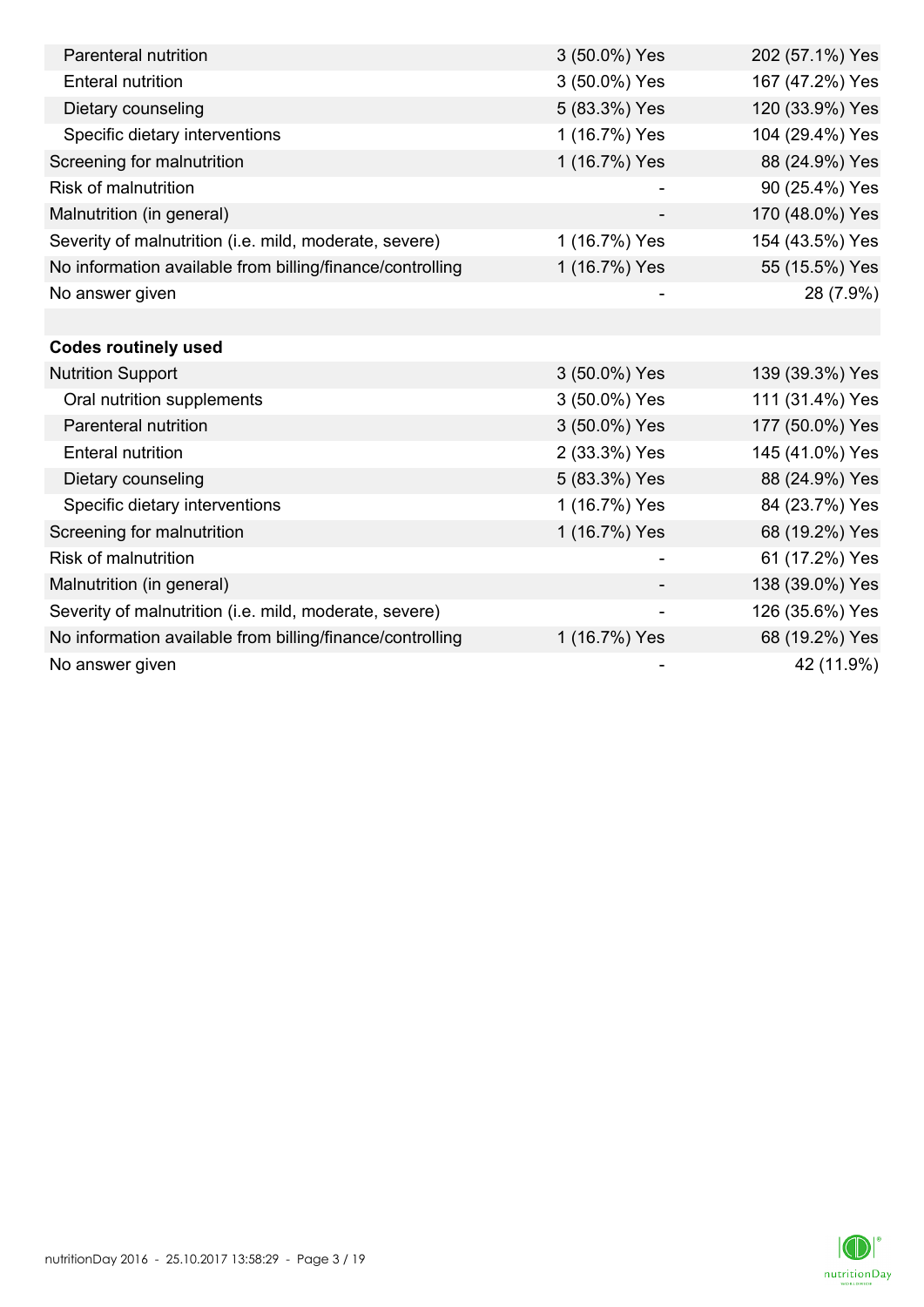## *II. Unit organisation and structures ("Sheet 1a/1b"):*

|                                                                       | <b>YOUR RESULTS</b>          | <b>REFERENCE RESULTS</b> |
|-----------------------------------------------------------------------|------------------------------|--------------------------|
|                                                                       |                              |                          |
| Internal Medicine / General                                           | 3(14.3%)                     | 92 (20.0%)               |
| Internal Medicine / Cardiology                                        | $1(4.8\%)$                   | 26 (5.7%)                |
| Internal Medicine / Gastroenterology & hepatology                     |                              | 31 (6.8%)                |
| Internal Medicine / Geriatrics                                        |                              | $37(8.1\%)$              |
| Internal Medicine / Infectious diseases                               |                              | $5(1.1\%)$               |
| Internal Medicine / Nephrology                                        | $1(4.8\%)$                   | $5(1.1\%)$               |
| Internal Medicine / Oncology (incl. radiotherapy)                     | $2(9.5\%)$                   | 35 (7.6%)                |
| Interdisciplinary                                                     | $2(9.5\%)$                   | $21(4.6\%)$              |
| Long term care                                                        |                              | 7(1.5%)                  |
| Neurology                                                             |                              | $14(3.1\%)$              |
| Surgery / General                                                     | $\qquad \qquad \blacksquare$ | 82 (17.9%)               |
| Surgery/ Cardiac/Vascular/Thoracic                                    | $1(4.8\%)$                   | $6(1.3\%)$               |
| Surgery / Neurosurgery                                                | $1(4.8\%)$                   | $4(0.9\%)$               |
| Surgery / Orthopedic                                                  | $1(4.8\%)$                   | $19(4.1\%)$              |
| Trauma                                                                |                              | 7(1.5%)                  |
| Ear Nose Throat (ENT)                                                 |                              | 7(1.5%)                  |
| Gynecology / Obstetrics                                               |                              | 10 (2.2%)                |
| Pediatrics                                                            | $1(4.8\%)$                   |                          |
| Psychiatry                                                            |                              | 3(0.7%)                  |
| <b>Others</b>                                                         | $8(38.1\%)$                  | 48 (10.5%)               |
|                                                                       |                              |                          |
| 2. Number of registered inpatients at noon                            | 22 [11-29]                   | 24 [17-35]               |
|                                                                       |                              |                          |
| 3. Total bed capacity of the unit                                     | 31 [21-42]                   | 31 [25-44]               |
|                                                                       |                              |                          |
| 4. Number of each type of staff in the unit for TODAY's morning shift |                              |                          |
|                                                                       |                              |                          |
| <b>Fully trained</b>                                                  |                              |                          |
| <b>Medical doctors</b>                                                | $4[2-12]$                    | $4[2-8]$                 |
| <b>Nurses</b>                                                         | $8[5-10]$                    | $5[4-8]$                 |
| Nursing aides                                                         | $2[1-2]$                     | $2[1-4]$                 |
| <b>Dieticians</b>                                                     | $1[1-2]$                     | $1 [0-1]$                |
| <b>Nutritionists</b>                                                  | $0 [0-0]$                    | $0 [0-1]$                |
| Administrative staff                                                  | $2[1-3]$                     | $1[0-2]$                 |
| Other staff involved in patient care                                  | $4[2-6]$                     | $1[0-3]$                 |
|                                                                       |                              |                          |
| In training                                                           |                              |                          |
| <b>Medical doctors</b>                                                | $3[2-9]$                     | $1 [0-3]$                |
| <b>Medical students</b>                                               | $1[0-2]$                     | $1[0-2]$                 |
| <b>Nurses</b>                                                         | $4[2-5]$                     | $1[0-3]$                 |

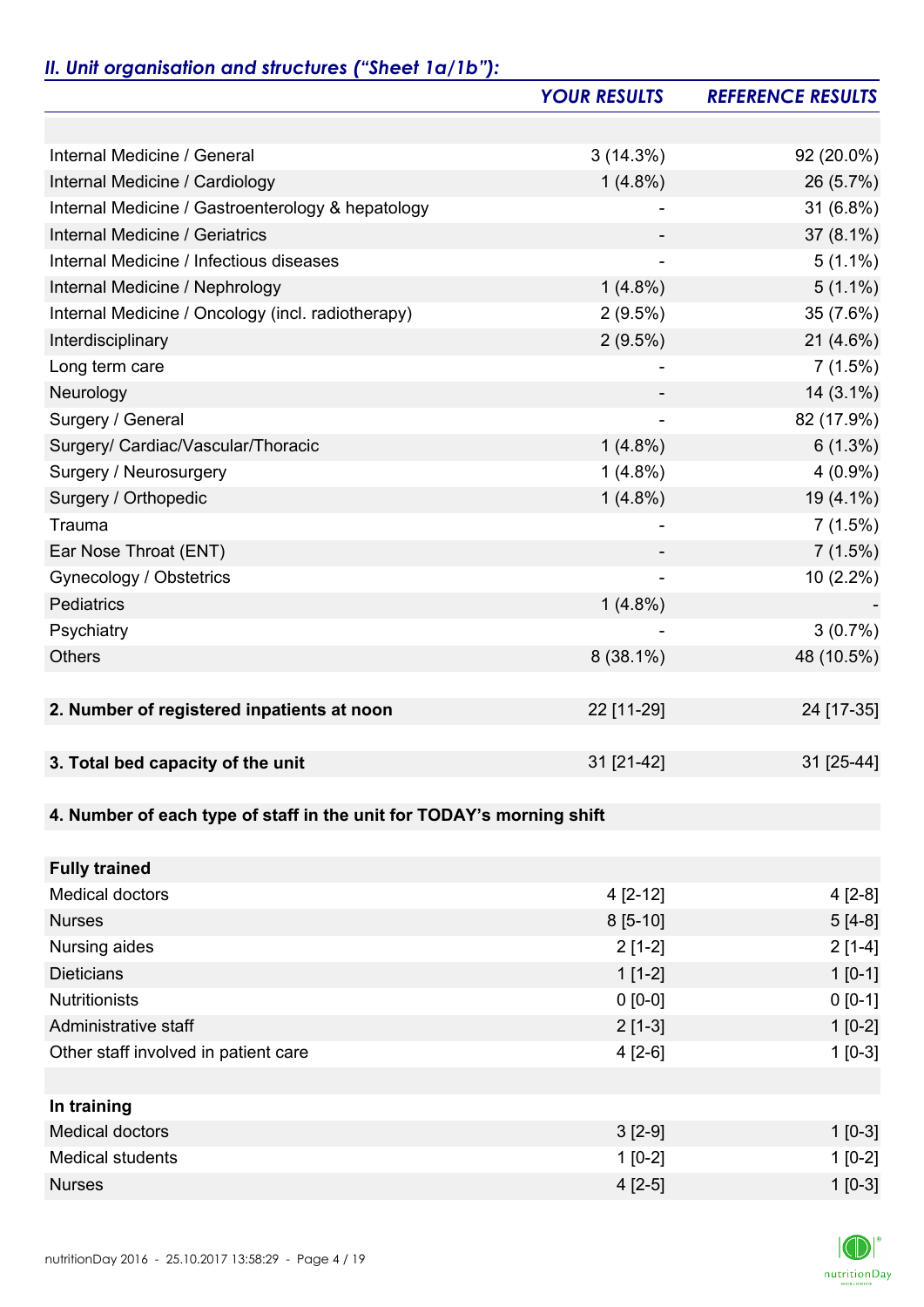| Nursing aides                                                                                       | $2[0-2]$                      | $0[0-0]$                          |
|-----------------------------------------------------------------------------------------------------|-------------------------------|-----------------------------------|
| <b>Dieticians</b>                                                                                   | $1 [0-1]$                     | $0 [0-0]$                         |
| <b>Nutritionists</b>                                                                                | $0 [0-0]$                     | $0 [0-0]$                         |
| Other staff involved in patient care                                                                | $0 [0-4]$                     | $0 [0-0]$                         |
|                                                                                                     |                               |                                   |
| 5. Is there a nutrition support team in your hospital<br>available?                                 | 13 (92.9%) Yes                | 323 (73.6%) Yes                   |
| 6. Does the unit have a nutrition care strategy?                                                    | 14 (100%) Yes                 | 316 (72.0%) Yes                   |
| 7. Is there a person in your unit responsible for<br>nutrition care?                                | 14 (100%) Yes                 | 317 (72.2%) Yes                   |
| 8. Is there a dietician, nutritionist or dietetic assistant                                         | 14 (100%) Yes                 | 395 (90.0%) Yes                   |
| available for your unit?                                                                            |                               |                                   |
| 9. Is specific staff responsible for providing feeding<br>assistance to patients during meal times? | 13 (92.9%) Yes                | 268 (61.0%) Yes                   |
| 10. How do you MAINLY screen/monitor patients for malnutrition?                                     |                               |                                   |
|                                                                                                     |                               |                                   |
| At admission                                                                                        |                               |                                   |
| No routine screening                                                                                | $\overline{a}$                | 45 (9.8%) Yes                     |
| No fixed criteria                                                                                   |                               | 10 (2.2%) Yes                     |
| Experience / visual assessment only                                                                 |                               | 43 (9.4%) Yes                     |
| Weighing / BMI only                                                                                 | 1 (4.8%) Yes<br>4 (19.0%) Yes | 66 (14.4%) Yes<br>131 (28.5%) Yes |
| <b>Nutritional Risk Screening (NRS) 2002</b><br>Malnutrition Universal Screening Tool (MUST)        | 2 (9.5%) Yes                  | 28 (6.1%) Yes                     |
| Malnutrition Screening tool (MST)                                                                   | 1 (4.8%) Yes                  | 42 (9.2%) Yes                     |
| <b>SNAQ</b>                                                                                         |                               | 2 (0.44%) Yes                     |
| Other formal tool                                                                                   | 6 (28.6%) Yes                 | 70 (15.3%) Yes                    |
| I do not know                                                                                       |                               | 2 (0.44%) Yes                     |
| Missing                                                                                             | 7(33.3%)                      | 20 (4.4%)                         |
|                                                                                                     |                               |                                   |
| <b>During hospital stay</b>                                                                         |                               |                                   |
| No routine monitoring                                                                               |                               | 43 (9.4%) Yes                     |
| No fixed criteria                                                                                   |                               | 44 (9.6%) Yes                     |
| Experience / visual assessment only                                                                 | 1 (4.8%) Yes                  | 90 (19.6%) Yes                    |
| Weighing / BMI only                                                                                 |                               | 132 (28.8%) Yes                   |
| Other formal tool                                                                                   | 13 (61.9%) Yes                | 121 (26.4%) Yes                   |
| I do not know                                                                                       |                               | 9 (2.0%) Yes                      |
| Missing                                                                                             | $7(33.3\%)$                   | 20 (4.4%)                         |
|                                                                                                     |                               |                                   |
| 11a. Do you routinely use guidelines or standards for<br>nutrition care?                            | 14 (100%) Yes                 | 343 (78.7%) Yes                   |

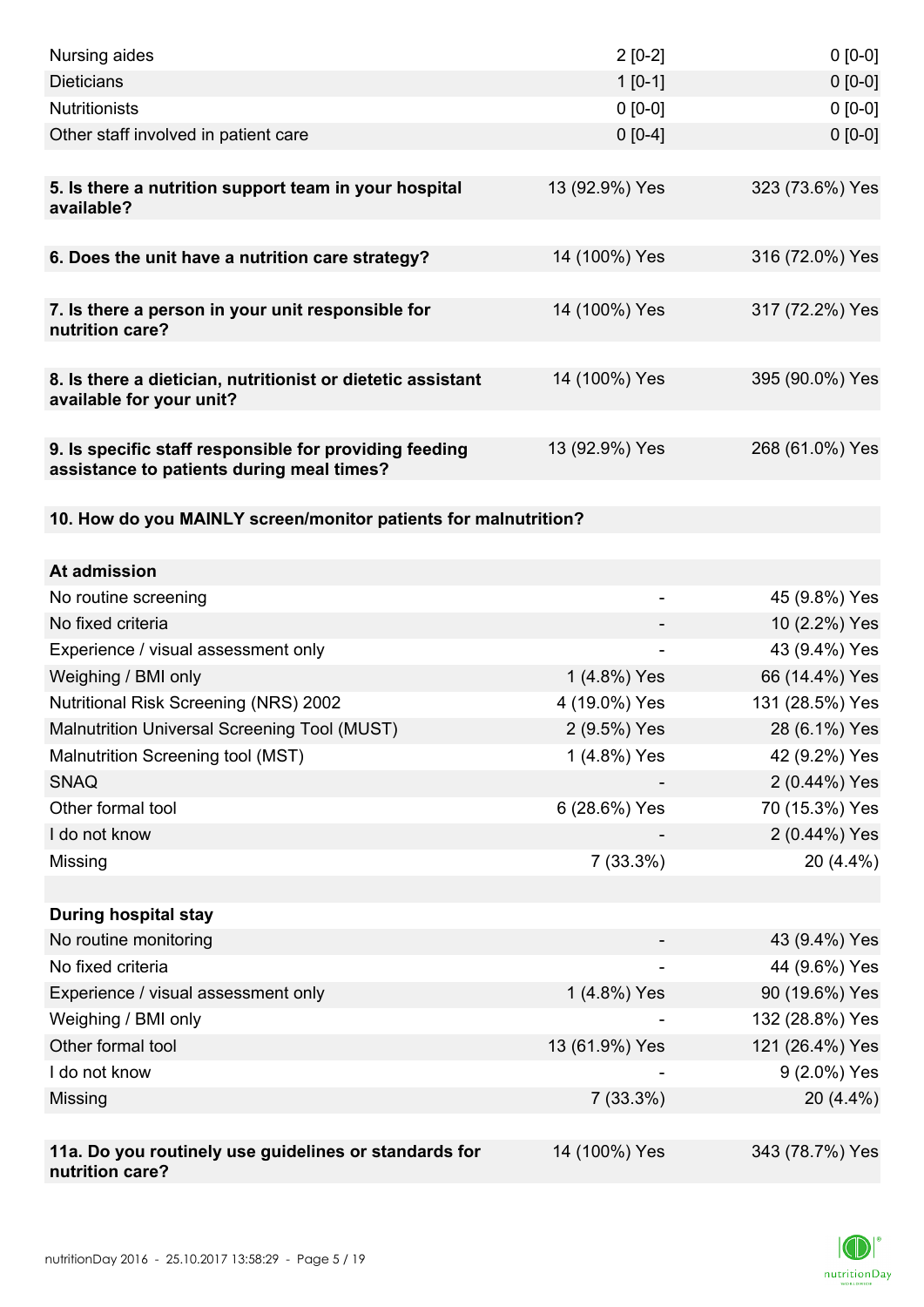| International guidelines<br>11 (78.6%) Yes<br>86 (25.1%) Yes<br>National guidelines<br>56 (16.3%) Yes<br>Standards on hospital level<br>1 (7.1%) Yes<br>Standards on unit level<br>23 (6.7%) Yes<br>Individual patient nutrition care plans<br>1 (7.1%) Yes<br>56 (16.3%) Yes<br>Other<br>4 (1.2%) Yes<br>3(0.87%)<br>Missing<br>$1(7.1\%)$<br>12. What is routinely done in your unit for given patient groups?<br>At risk<br>Watchful waiting<br>3 (14.3%) Yes<br>Discuss nutrition care activities during ward rounds<br>1 (4.8%) Yes<br>192 (41.8%) Yes<br>Develop an individual nutrition care plan<br>1 (4.8%) Yes<br>246 (53.6%) Yes<br>Initiate treatment / nutrition intervention<br>4 (19.0%) Yes<br>277 (60.3%) Yes<br>Consult a nutrition expert (dietician, nutritionist, etc.)<br>1 (4.8%) Yes<br>285 (62.1%) Yes<br>6 (28.6%) Yes<br>Consult a medical professional<br>172 (37.5%) Yes<br>Calculate energy requirements<br>7 (33.3%) Yes<br>232 (50.5%) Yes<br>Calculate protein requirements<br>7 (33.3%) Yes<br>226 (49.2%) Yes<br><b>Malnourished</b><br>Watchful waiting<br>98 (21.4%) Yes<br>2 (9.5%) Yes |
|-------------------------------------------------------------------------------------------------------------------------------------------------------------------------------------------------------------------------------------------------------------------------------------------------------------------------------------------------------------------------------------------------------------------------------------------------------------------------------------------------------------------------------------------------------------------------------------------------------------------------------------------------------------------------------------------------------------------------------------------------------------------------------------------------------------------------------------------------------------------------------------------------------------------------------------------------------------------------------------------------------------------------------------------------------------------------------------------------------------------------------|
| 115 (33.5%) Yes<br>139 (30.3%) Yes                                                                                                                                                                                                                                                                                                                                                                                                                                                                                                                                                                                                                                                                                                                                                                                                                                                                                                                                                                                                                                                                                            |
|                                                                                                                                                                                                                                                                                                                                                                                                                                                                                                                                                                                                                                                                                                                                                                                                                                                                                                                                                                                                                                                                                                                               |
|                                                                                                                                                                                                                                                                                                                                                                                                                                                                                                                                                                                                                                                                                                                                                                                                                                                                                                                                                                                                                                                                                                                               |
|                                                                                                                                                                                                                                                                                                                                                                                                                                                                                                                                                                                                                                                                                                                                                                                                                                                                                                                                                                                                                                                                                                                               |
|                                                                                                                                                                                                                                                                                                                                                                                                                                                                                                                                                                                                                                                                                                                                                                                                                                                                                                                                                                                                                                                                                                                               |
|                                                                                                                                                                                                                                                                                                                                                                                                                                                                                                                                                                                                                                                                                                                                                                                                                                                                                                                                                                                                                                                                                                                               |
|                                                                                                                                                                                                                                                                                                                                                                                                                                                                                                                                                                                                                                                                                                                                                                                                                                                                                                                                                                                                                                                                                                                               |
|                                                                                                                                                                                                                                                                                                                                                                                                                                                                                                                                                                                                                                                                                                                                                                                                                                                                                                                                                                                                                                                                                                                               |
|                                                                                                                                                                                                                                                                                                                                                                                                                                                                                                                                                                                                                                                                                                                                                                                                                                                                                                                                                                                                                                                                                                                               |
|                                                                                                                                                                                                                                                                                                                                                                                                                                                                                                                                                                                                                                                                                                                                                                                                                                                                                                                                                                                                                                                                                                                               |
|                                                                                                                                                                                                                                                                                                                                                                                                                                                                                                                                                                                                                                                                                                                                                                                                                                                                                                                                                                                                                                                                                                                               |
|                                                                                                                                                                                                                                                                                                                                                                                                                                                                                                                                                                                                                                                                                                                                                                                                                                                                                                                                                                                                                                                                                                                               |
|                                                                                                                                                                                                                                                                                                                                                                                                                                                                                                                                                                                                                                                                                                                                                                                                                                                                                                                                                                                                                                                                                                                               |
|                                                                                                                                                                                                                                                                                                                                                                                                                                                                                                                                                                                                                                                                                                                                                                                                                                                                                                                                                                                                                                                                                                                               |
|                                                                                                                                                                                                                                                                                                                                                                                                                                                                                                                                                                                                                                                                                                                                                                                                                                                                                                                                                                                                                                                                                                                               |
|                                                                                                                                                                                                                                                                                                                                                                                                                                                                                                                                                                                                                                                                                                                                                                                                                                                                                                                                                                                                                                                                                                                               |
|                                                                                                                                                                                                                                                                                                                                                                                                                                                                                                                                                                                                                                                                                                                                                                                                                                                                                                                                                                                                                                                                                                                               |
|                                                                                                                                                                                                                                                                                                                                                                                                                                                                                                                                                                                                                                                                                                                                                                                                                                                                                                                                                                                                                                                                                                                               |
|                                                                                                                                                                                                                                                                                                                                                                                                                                                                                                                                                                                                                                                                                                                                                                                                                                                                                                                                                                                                                                                                                                                               |
|                                                                                                                                                                                                                                                                                                                                                                                                                                                                                                                                                                                                                                                                                                                                                                                                                                                                                                                                                                                                                                                                                                                               |
|                                                                                                                                                                                                                                                                                                                                                                                                                                                                                                                                                                                                                                                                                                                                                                                                                                                                                                                                                                                                                                                                                                                               |
|                                                                                                                                                                                                                                                                                                                                                                                                                                                                                                                                                                                                                                                                                                                                                                                                                                                                                                                                                                                                                                                                                                                               |
| Discuss nutrition care activities during ward rounds<br>1 (4.8%) Yes<br>208 (45.3%) Yes                                                                                                                                                                                                                                                                                                                                                                                                                                                                                                                                                                                                                                                                                                                                                                                                                                                                                                                                                                                                                                       |
| Develop an individual nutrition care plan<br>2 (9.5%) Yes<br>258 (56.2%) Yes                                                                                                                                                                                                                                                                                                                                                                                                                                                                                                                                                                                                                                                                                                                                                                                                                                                                                                                                                                                                                                                  |
| Initiate treatment / nutrition intervention<br>4 (19.0%) Yes<br>304 (66.2%) Yes                                                                                                                                                                                                                                                                                                                                                                                                                                                                                                                                                                                                                                                                                                                                                                                                                                                                                                                                                                                                                                               |
| Consult a nutrition expert (dietician, nutritionist, etc.)<br>284 (61.9%) Yes<br>1 (4.8%) Yes                                                                                                                                                                                                                                                                                                                                                                                                                                                                                                                                                                                                                                                                                                                                                                                                                                                                                                                                                                                                                                 |
| Consult a medical professional<br>6 (28.6%) Yes<br>183 (39.9%) Yes                                                                                                                                                                                                                                                                                                                                                                                                                                                                                                                                                                                                                                                                                                                                                                                                                                                                                                                                                                                                                                                            |
| Calculate energy requirements<br>8 (38.1%) Yes<br>261 (56.9%) Yes                                                                                                                                                                                                                                                                                                                                                                                                                                                                                                                                                                                                                                                                                                                                                                                                                                                                                                                                                                                                                                                             |
| 8 (38.1%) Yes<br>257 (56.0%) Yes<br>Calculate protein requirements                                                                                                                                                                                                                                                                                                                                                                                                                                                                                                                                                                                                                                                                                                                                                                                                                                                                                                                                                                                                                                                            |
|                                                                                                                                                                                                                                                                                                                                                                                                                                                                                                                                                                                                                                                                                                                                                                                                                                                                                                                                                                                                                                                                                                                               |
| <b>Every patient</b>                                                                                                                                                                                                                                                                                                                                                                                                                                                                                                                                                                                                                                                                                                                                                                                                                                                                                                                                                                                                                                                                                                          |
| Watchful waiting<br>9 (42.9%) Yes<br>193 (42.0%) Yes                                                                                                                                                                                                                                                                                                                                                                                                                                                                                                                                                                                                                                                                                                                                                                                                                                                                                                                                                                                                                                                                          |
| Discuss nutrition care activities during ward rounds<br>13 (61.9%) Yes<br>126 (27.5%) Yes                                                                                                                                                                                                                                                                                                                                                                                                                                                                                                                                                                                                                                                                                                                                                                                                                                                                                                                                                                                                                                     |
| Develop an individual nutrition care plan<br>13 (61.9%) Yes<br>74 (16.1%) Yes                                                                                                                                                                                                                                                                                                                                                                                                                                                                                                                                                                                                                                                                                                                                                                                                                                                                                                                                                                                                                                                 |
| Initiate treatment / nutrition intervention<br>12 (57.1%) Yes<br>57 (12.4%) Yes                                                                                                                                                                                                                                                                                                                                                                                                                                                                                                                                                                                                                                                                                                                                                                                                                                                                                                                                                                                                                                               |
| Consult a nutrition expert (dietician, nutritionist, etc.)<br>14 (66.7%) Yes<br>73 (15.9%) Yes                                                                                                                                                                                                                                                                                                                                                                                                                                                                                                                                                                                                                                                                                                                                                                                                                                                                                                                                                                                                                                |
| Consult a medical professional<br>8 (38.1%) Yes<br>101 (22.0%) Yes                                                                                                                                                                                                                                                                                                                                                                                                                                                                                                                                                                                                                                                                                                                                                                                                                                                                                                                                                                                                                                                            |
| 50 (10.9%) Yes<br>Calculate energy requirements<br>6 (28.6%) Yes                                                                                                                                                                                                                                                                                                                                                                                                                                                                                                                                                                                                                                                                                                                                                                                                                                                                                                                                                                                                                                                              |
| 44 (9.6%) Yes<br>Calculate protein requirements<br>6 (28.6%) Yes                                                                                                                                                                                                                                                                                                                                                                                                                                                                                                                                                                                                                                                                                                                                                                                                                                                                                                                                                                                                                                                              |
|                                                                                                                                                                                                                                                                                                                                                                                                                                                                                                                                                                                                                                                                                                                                                                                                                                                                                                                                                                                                                                                                                                                               |
| <b>Never</b>                                                                                                                                                                                                                                                                                                                                                                                                                                                                                                                                                                                                                                                                                                                                                                                                                                                                                                                                                                                                                                                                                                                  |
| Watchful waiting<br>2 (9.5%) Yes<br>34 (7.4%) Yes                                                                                                                                                                                                                                                                                                                                                                                                                                                                                                                                                                                                                                                                                                                                                                                                                                                                                                                                                                                                                                                                             |
| Discuss nutrition care activities during ward rounds<br>38 (8.3%) Yes                                                                                                                                                                                                                                                                                                                                                                                                                                                                                                                                                                                                                                                                                                                                                                                                                                                                                                                                                                                                                                                         |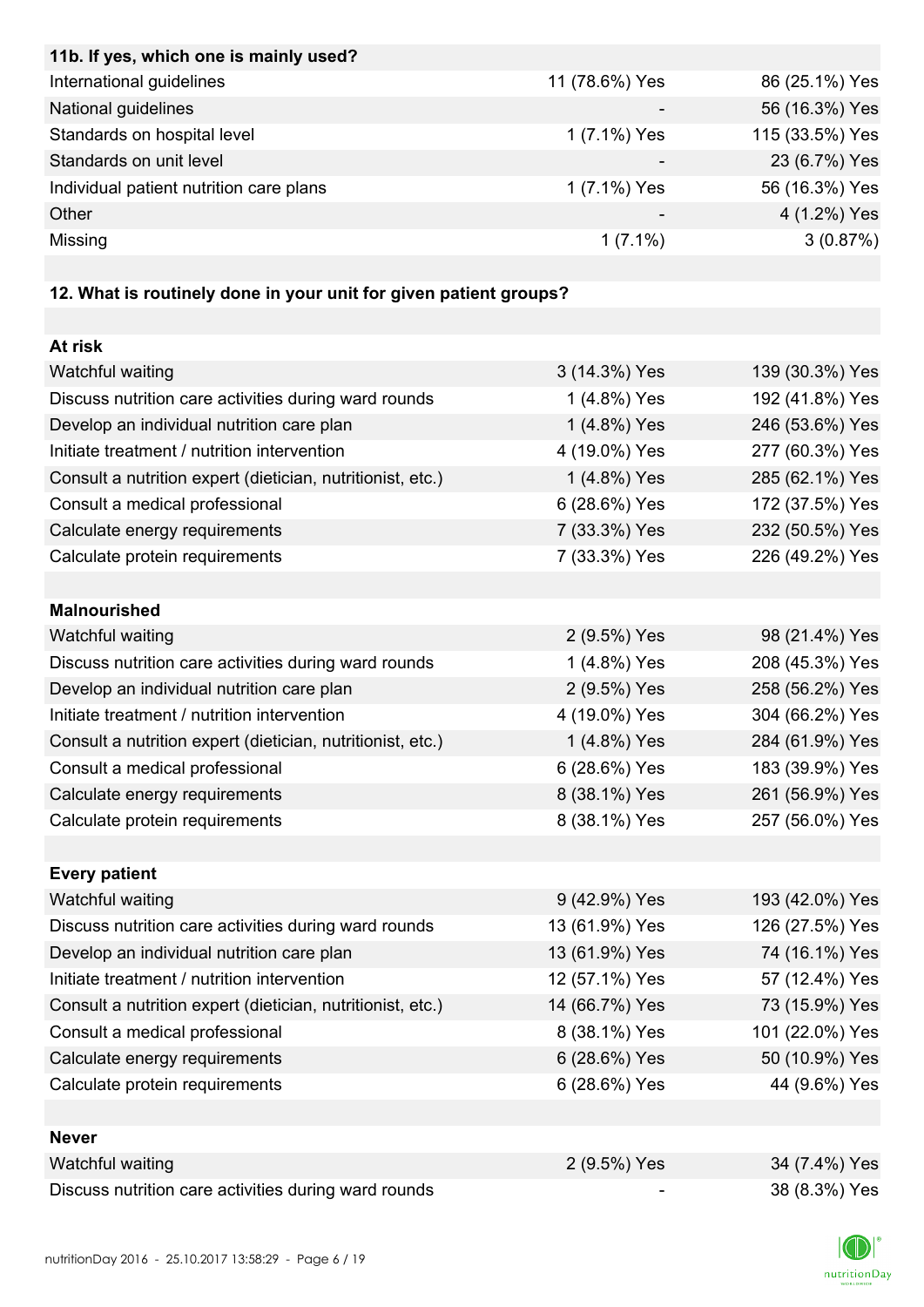| Develop an individual nutrition care plan                          |                              | 31 (6.8%) Yes   |
|--------------------------------------------------------------------|------------------------------|-----------------|
| Initiate treatment / nutrition intervention                        |                              | 6 (1.3%) Yes    |
| Consult a nutrition expert (dietician, nutritionist, etc.)         |                              | 8 (1.7%) Yes    |
| Consult a medical professional                                     | $\overline{\phantom{a}}$     | 49 (10.7%) Yes  |
| Calculate energy requirements                                      | -                            | 50 (10.9%) Yes  |
| Calculate protein requirements                                     |                              | 54 (11.8%) Yes  |
|                                                                    |                              |                 |
| I do not know                                                      |                              |                 |
| Watchful waiting                                                   |                              | 20 (4.4%) Yes   |
| Discuss nutrition care activities during ward rounds               | $\qquad \qquad \blacksquare$ | 10 (2.2%) Yes   |
| Develop an individual nutrition care plan                          |                              | 5 (1.1%) Yes    |
| Initiate treatment / nutrition intervention                        |                              | 4 (0.87%) Yes   |
| Consult a nutrition expert (dietician, nutritionist, etc.)         |                              | 4 (0.87%) Yes   |
| Consult a medical professional                                     |                              | 18 (3.9%) Yes   |
| Calculate energy requirements                                      |                              | 11 (2.4%) Yes   |
| Calculate protein requirements                                     | $\overline{\phantom{0}}$     | 13 (2.8%) Yes   |
|                                                                    |                              |                 |
| 13. When do you routinely weigh your patients?                     |                              |                 |
| at admission                                                       | 13 (61.9%) Yes               | 291 (63.4%) Yes |
| Within 24 hours                                                    | 2 (9.5%) Yes                 | 64 (13.9%) Yes  |
| Within 48 hours                                                    |                              | 20 (4.4%) Yes   |
| Within 72 hours                                                    | 1 (4.8%) Yes                 | 13 (2.8%) Yes   |
| Every week                                                         | 3 (14.3%) Yes                | 152 (33.1%) Yes |
| Occasionally                                                       |                              | 59 (12.9%) Yes  |
| When requested                                                     | 10 (47.6%) Yes               | 207 (45.1%) Yes |
| At discharge                                                       | 4 (19.0%) Yes                | 20 (4.4%) Yes   |
| Never                                                              |                              | 8 (1.7%) Yes    |
| I do not know                                                      |                              | 1 (0.22%) Yes   |
| No answer given                                                    | $3(5.0\%)$                   | 22 (4.8%)       |
|                                                                    |                              |                 |
| 14. What do you do to support adequate food intake of patients?    |                              |                 |
| Offer additional meals or in between snacks                        | 13 (61.9%) Yes               | 338 (73.6%) Yes |
| Offer meal choices                                                 | 13 (61.9%) Yes               | 336 (73.2%) Yes |
| Offer different portion sizes                                      | 12 (57.1%) Yes               | 282 (61.4%) Yes |
| Consider food presentation                                         | 10 (47.6%) Yes               | 192 (41.8%) Yes |
| Change food texture/consistency as needed                          | 12 (57.1%) Yes               | 376 (81.9%) Yes |
| Consider patient problems with eating and drinking                 | 11 (52.4%) Yes               | 372 (81.0%) Yes |
| Ensure that mealtimes are undisturbed/protected<br>mealtime policy | 4 (19.0%) Yes                | 51 (11.1%) Yes  |
| Promote positive eating environment                                | 9 (42.9%) Yes                | 82 (17.9%) Yes  |
| Consider cultural/religious preferences                            | 10 (47.6%) Yes               | 188 (41.0%) Yes |
| Consider patient allergies / intolerances                          | 10 (47.6%) Yes               | 214 (46.6%) Yes |
| Other                                                              | 5 (23.8%) Yes                | 29 (6.3%) Yes   |
| I do not know                                                      |                              | 6 (1.3%) Yes    |
| No answer given                                                    | 7(33.3%)                     | 20 (4.4%)       |

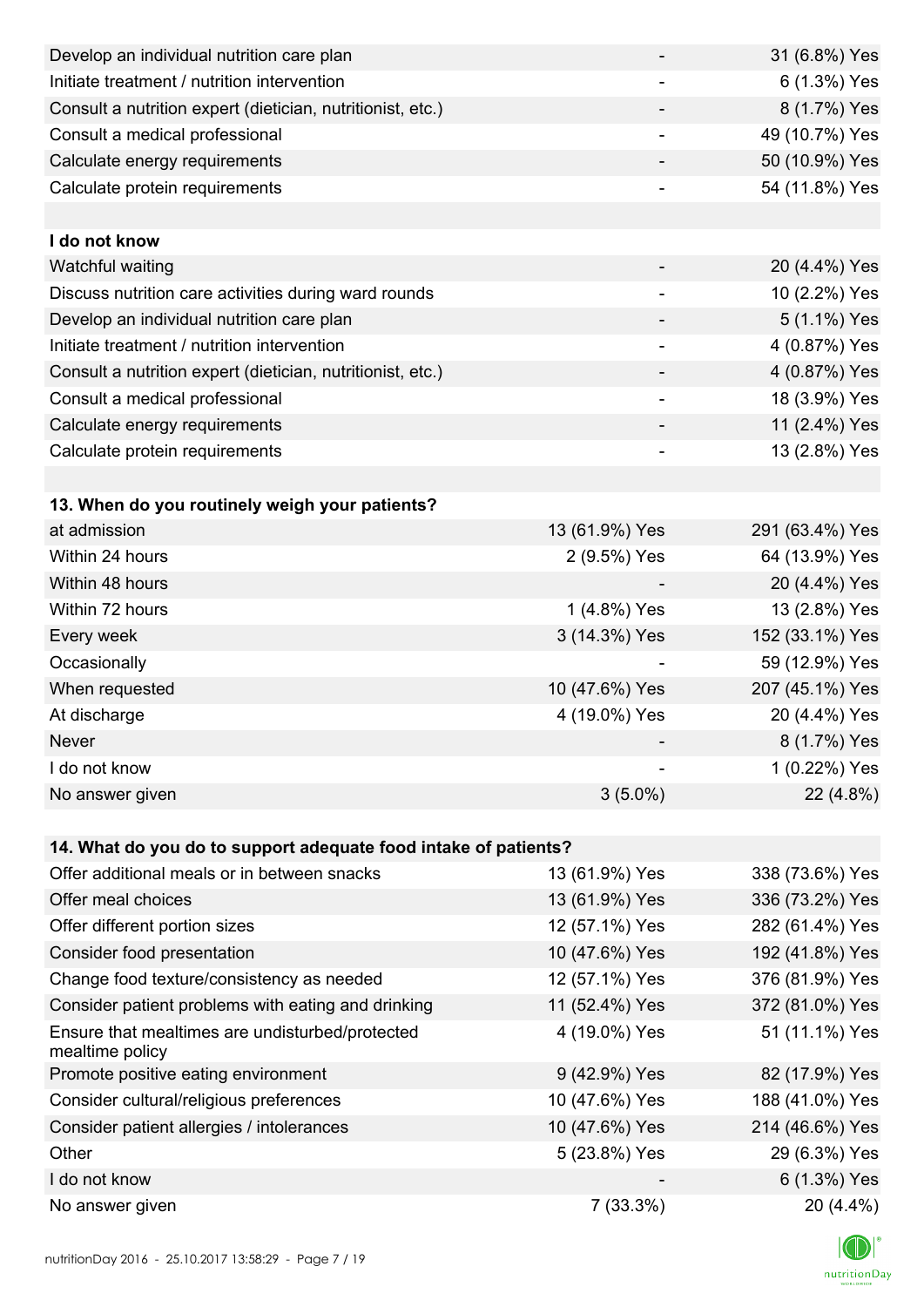| 15. Which nutrition-related standards or routine activities exist in your unit?     |                |                 |
|-------------------------------------------------------------------------------------|----------------|-----------------|
| Nutrition training is available                                                     | 12 (57.1%) Yes | 257 (56.0%) Yes |
| Reporting of nutrition related information to hospital<br>managers                  | 9 (42.9%) Yes  | 201 (43.8%) Yes |
| Quality indicators are recorded and reported to national<br>or regional level       | 8 (38.1%) Yes  | 123 (26.8%) Yes |
| Quality indicators are used for internal benchmarking                               | 11 (52.4%) Yes | 166 (36.2%) Yes |
| Patient feedback about food and food service is collected<br>using a questionnaire  | 12 (57.1%) Yes | 291 (63.4%) Yes |
| None                                                                                | 1 (4.8%) Yes   | 21 (4.6%) Yes   |
| I do not know                                                                       | 1 (4.8%) Yes   | 11 (2.4%) Yes   |
| No answer given                                                                     | $7(33.3\%)$    | 36 (7.8%)       |
|                                                                                     |                |                 |
| 16. At admission what is asked and documented?                                      |                |                 |
| Change in weight                                                                    | 13 (61.9%) Yes | 358 (78.0%) Yes |
| Eating habits/difficulties                                                          | 13 (61.9%) Yes | 336 (73.2%) Yes |
| Nutrition before admission                                                          | 12 (57.1%) Yes | 260 (56.6%) Yes |
| None                                                                                |                | 9 (2.0%) Yes    |
| I do not know                                                                       |                | 5 (1.1%) Yes    |
| No answer given                                                                     | 7(33.3%)       | 38 (8.3%)       |
|                                                                                     |                |                 |
| 17. On what forms is there a specific part about eating, nutrition or malnutrition? |                |                 |

| a. Patient Record has a section for                                                  |                |                 |
|--------------------------------------------------------------------------------------|----------------|-----------------|
| indicating if the patient is malnourished or at risk of<br>malnutrition              | 14 (66.7%) Yes | 323 (70.4%) Yes |
| nutrition treatment                                                                  | 13 (61.9%) Yes | 270 (58.8%) Yes |
| None                                                                                 |                | 30 (6.5%) Yes   |
| I do not know                                                                        | 13 (61.9%) Yes | 270 (58.8%) Yes |
|                                                                                      |                |                 |
| b. Discharge Letter                                                                  |                |                 |
| summarizes nutrition treatment received during stay                                  | 11 (52.4%) Yes | 162 (35.3%) Yes |
| makes future nutrition-related recommendations                                       | 10 (47.6%) Yes | 258 (56.2%) Yes |
| None                                                                                 | 1 (4.8%) Yes   | 56 (12.2%) Yes  |
| I do not know                                                                        |                | 23 (5.0%) Yes   |
|                                                                                      |                |                 |
| 18. Do you provide brochures about malnutrition to at<br>risk/malnourished patients? | 7 (50.0%) Yes  | 162 (43.9%) Yes |
|                                                                                      |                |                 |
| 19. Who filled in this sheet?                                                        |                |                 |
| <b>Head staff</b>                                                                    |                | 117 (25.5%) Yes |
| Dietician                                                                            | 14 (66.7%) Yes | 236 (51.4%) Yes |
| <b>Nurse</b>                                                                         |                | 124 (27.0%) Yes |
| Physician                                                                            |                | 72 (15.7%) Yes  |
| Administrative staff                                                                 |                | 4 (0.87%) Yes   |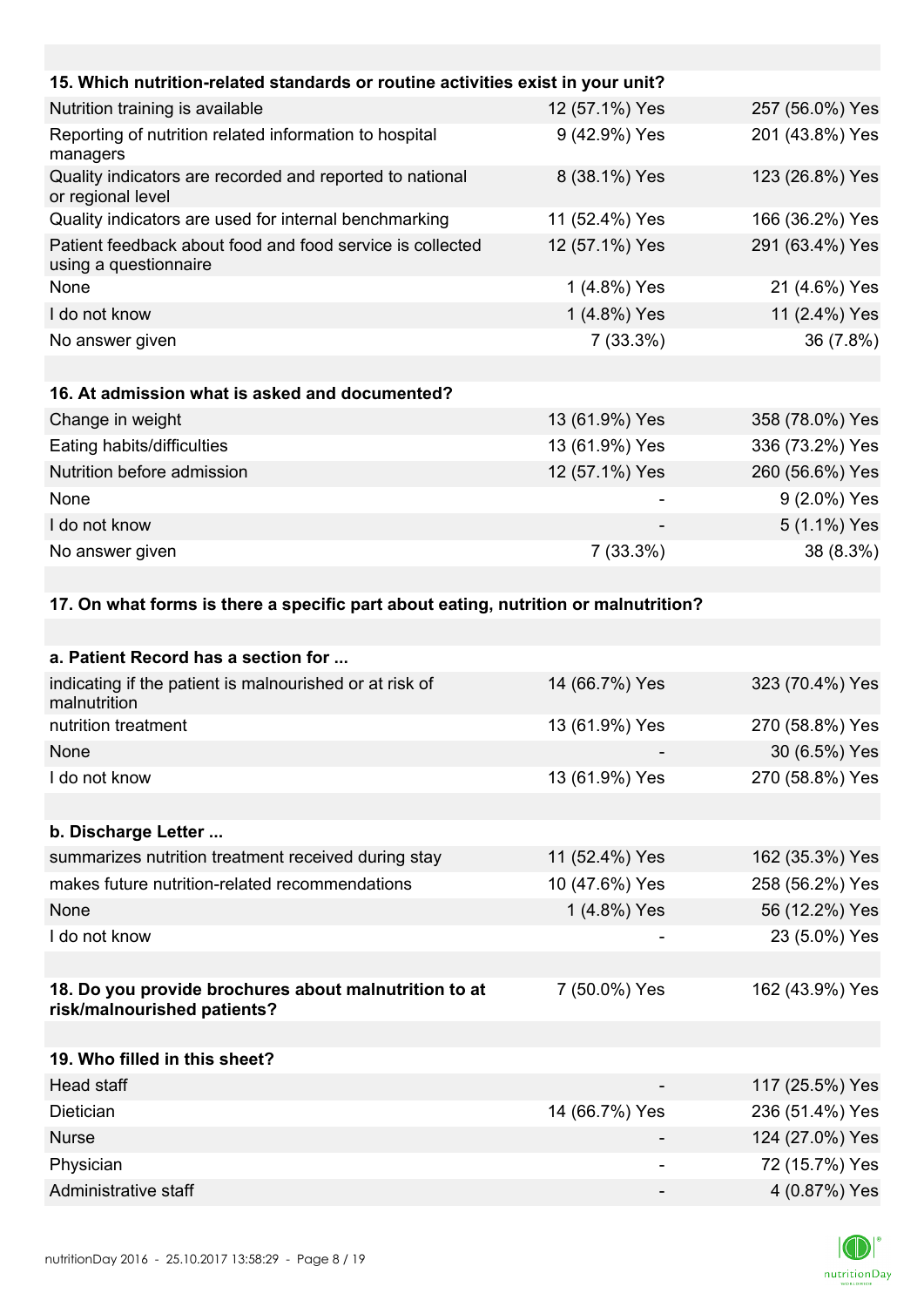| Other         | -                        | 7 (1.5%) Yes             |
|---------------|--------------------------|--------------------------|
| None          | $\overline{\phantom{0}}$ | $\overline{\phantom{0}}$ |
| I do not know | $\overline{\phantom{0}}$ | 3 (0.65%) Yes            |

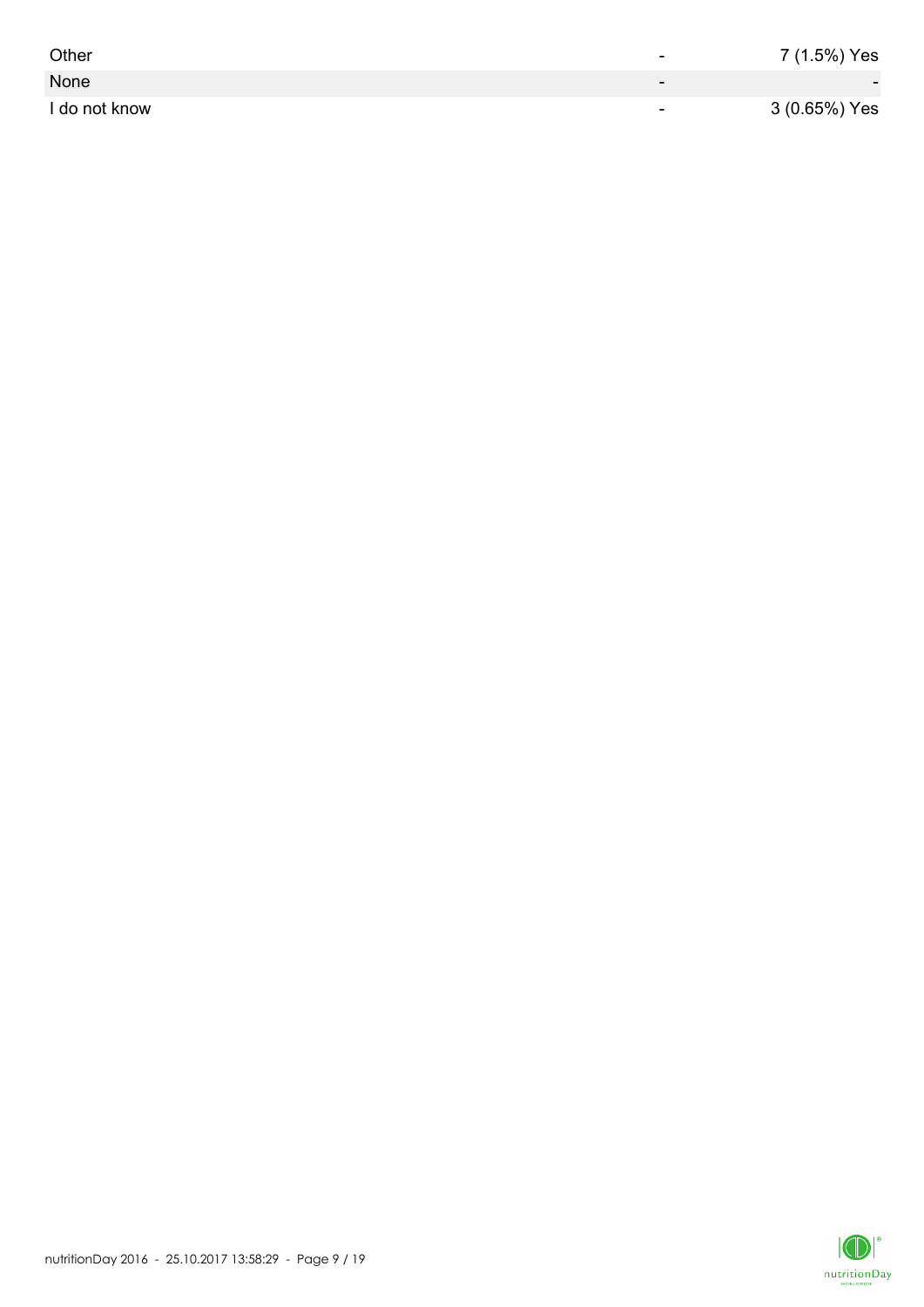|                                                                                         | <b>YOUR RESULTS</b> | <b>REFERENCE RESULTS</b> |
|-----------------------------------------------------------------------------------------|---------------------|--------------------------|
|                                                                                         |                     |                          |
| Total                                                                                   | 398                 | 8743                     |
| Age                                                                                     | 56 [37-64]          | 67 [53-78]               |
| Female                                                                                  | 172 (43.2%)         | 4410 (50.4%)             |
| Weight                                                                                  | 67.4±22.9           | 69.1±18.8                |
| Height                                                                                  | $161 + 9$           | 164±10                   |
| <b>BMI</b>                                                                              | $25.1 \pm 5.2$      | $25.5 \pm 6.0$           |
|                                                                                         |                     |                          |
| 1. This hospital admission was                                                          |                     |                          |
| planned                                                                                 | 263 (66.1%)         | 3052 (34.9%)             |
| an emergency                                                                            | 122 (30.7%)         | 5037 (57.6%)             |
| I do not know                                                                           | $13(3.3\%)$         | 654 (7.5%)               |
| No answer given                                                                         |                     |                          |
| 2a. Diagnosis at admission                                                              |                     |                          |
| 0100 Infectious and parasitic diseases                                                  | 27 (6.8%)           | 801 (9.2%)               |
| 0200 Neoplasms                                                                          | $13(3.3\%)$         | 1381 (15.8%)             |
| 0300 Blood and bloodforming organs and the immune                                       | 12 (3.0%)           | 578 (6.6%)               |
| mechanism                                                                               |                     |                          |
| 0400 Endocrine, nutritional and metabolic diseases                                      | 42 (10.6%)          | 1043 (11.9%)             |
| 0500 Mental health                                                                      | $2(0.50\%)$         | 333 (3.8%)               |
| 0600 Nervous system                                                                     | 45 (11.3%)          | 762 (8.7%)               |
| 0700 Eye and adnexa                                                                     | 1(0.25%)            | 131 (1.5%)               |
| 0800 Ear and mastoid process                                                            | $2(0.50\%)$         | 70 (0.80%)               |
| 0900 Circulatory system                                                                 | 70 (17.6%)          | 1723 (19.7%)             |
| 1000 Respiratory system                                                                 | $21(5.3\%)$         | 1358 (15.5%)             |
| 1100 Digestive system                                                                   | 44 (11.1%)          | 2210 (25.3%)             |
| 1200 Skin and subcutaneous tissue                                                       | $12(3.0\%)$         | 424 (4.8%)               |
| 1300 Musculoskeletal system and connective tissue                                       | 46 (11.6%)          | 1276 (14.6%)             |
| 1400 Genitourinary system                                                               | 30(7.5%)            | 809 (9.3%)               |
| 1500 Pregnancy, childbirth and the puerperium                                           | 17 (4.3%)           | 123 (1.4%)               |
| 1600 Conditions originating in the perinatal period                                     |                     | $21(0.24\%)$             |
| 1700 Congenital/chromosomal abnormalities                                               |                     | $9(0.10\%)$              |
| 1800 Symptoms, signs, abnormal clinical/lab findings                                    | 30(7.5%)            | 391 (4.5%)               |
| 1900 Injury, poisoning                                                                  | 17 (4.3%)           | 276 (3.2%)               |
| 2000 External causes of morbidity and mortality (e.g.<br>transport accidents, assaults) | $9(2.3\%)$          | 156 (1.8%)               |
| 2100 Factors influencing health status and contact with<br>health services              | 6(1.5%)             | 210 (2.4%)               |
| No answer given                                                                         | 1(0.25%)            |                          |
|                                                                                         |                     |                          |
| 3. Which conditions/comorbidities does this patient have?                               |                     |                          |
| Cardiac insufficiency                                                                   | 85 (27.9%)          | 1569 (22.2%)             |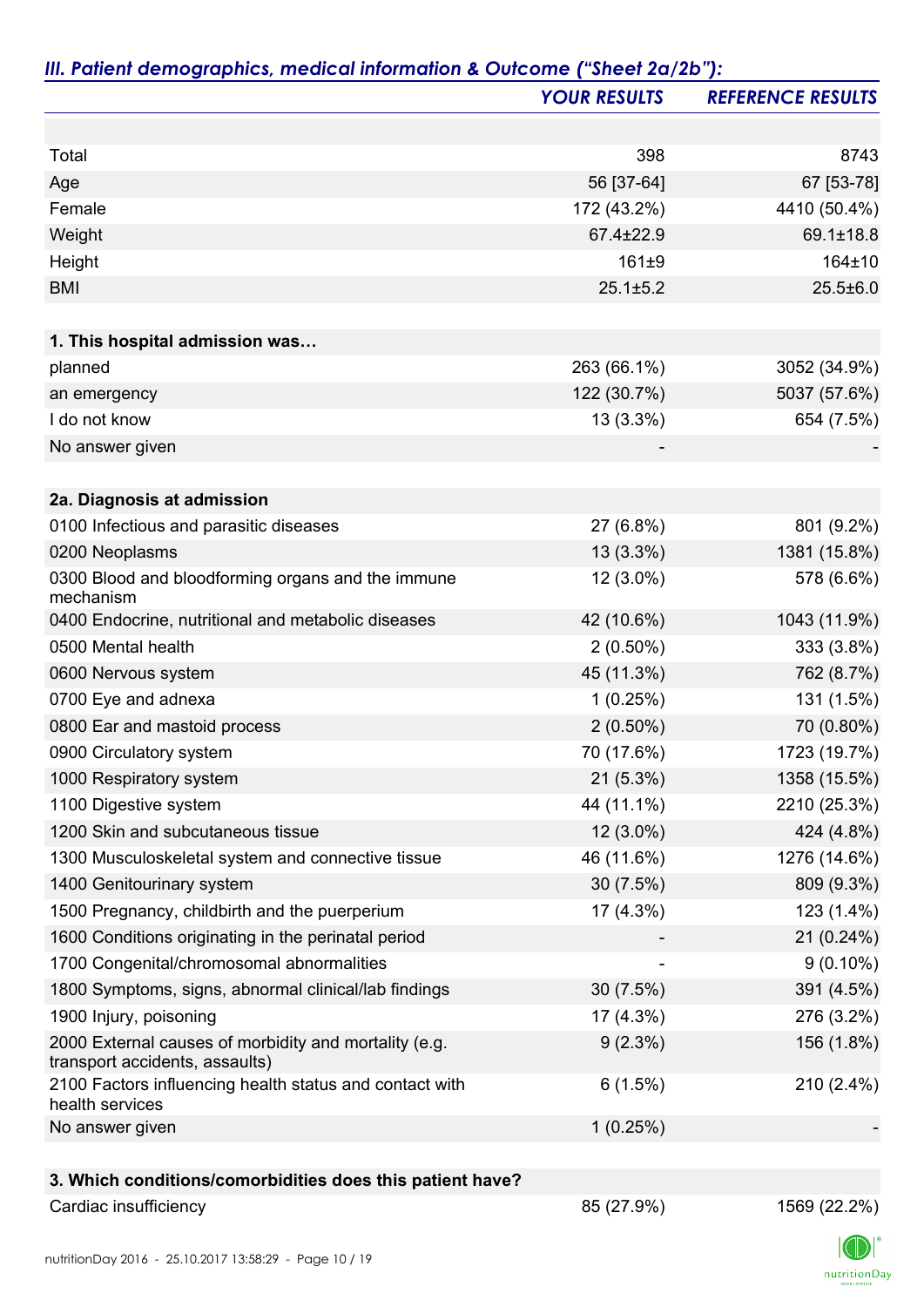| Myocardial infarction                                | 13 (4.7%)   | 394 (5.8%)   |
|------------------------------------------------------|-------------|--------------|
| Chronic lung disease                                 | 11 (4.0%)   | 1080 (15.5%) |
| Cerebral vascular disease                            | $8(2.9\%)$  | 745 (10.9%)  |
| Peripheral vascular disease                          | $5(1.8\%)$  | 869 (12.6%)  |
| Chronic liver disease                                | $5(1.8\%)$  | 441 (6.5%)   |
| Chronic kidney disease                               | 17 (6.0%)   | 821 (11.9%)  |
| <b>Diabetes</b>                                      | 95 (31.8%)  | 1899 (26.8%) |
| Cancer                                               | 119 (42.8%) | 1733 (24.8%) |
| Infection                                            | 25 (8.9%)   | 1103 (15.8%) |
| Dementia                                             |             | 374 (5.5%)   |
| Major depressive disorder                            | 1(0.36%)    | 377 (5.6%)   |
| Other chronic mental disorder                        |             | 378 (5.6%)   |
| Other chronic disease                                | 27 (9.6%)   | 1968 (27.8%) |
| None                                                 | 64 (16.1%)  | 1394 (15.9%) |
|                                                      |             |              |
| 4a. Previous operation during this hospital stay     |             |              |
| Yes, planned                                         | 116 (29.1%) | 1743 (19.9%) |
| Yes, acute                                           | 10(2.5%)    | 539 (6.2%)   |
| <b>No</b>                                            | 261 (65.6%) | 6145 (70.3%) |
| I do not know                                        | $5(1.3\%)$  | 126 (1.4%)   |
| Missing                                              | 6(1.5%)     | 190 (2.2%)   |
|                                                      |             |              |
| Days since operation                                 | $4[2-8]$    | 4 [1-13]     |
|                                                      |             |              |
| 4b. Planned operation during this hospital stay      |             |              |
| Yes, today or tomorrow                               | 46 (11.6%)  | 738 (8.4%)   |
| Yes, later                                           | 34(8.5%)    | 513 (5.9%)   |
| No                                                   | 283 (71.1%) | 6496 (74.3%) |
| I do not know                                        | 14 (3.5%)   | 414 (4.7%)   |
| Missing                                              | $21(5.3\%)$ | 582 (6.7%)   |
|                                                      |             |              |
| 5. Previous ICU admission during this hospital stay? | 84 (21.4%)  | 934 (10.7%)  |
| (Yes)                                                |             |              |
|                                                      |             |              |
| 6. Is this patient terminally ill?                   | 53 (13.5%)  | 630 (7.2%)   |
|                                                      |             |              |
| 7. Fluid status                                      |             |              |
| Normal                                               | 365 (91.7%) | 6866 (78.5%) |
| Overloaded                                           | $15(3.8\%)$ | 500 (5.7%)   |
| Dehydrated                                           | 14 (3.5%)   | 450 (5.1%)   |
| I do not know                                        | 1(0.25%)    | 927 (10.6%)  |
| Missing                                              | 3(0.75%)    |              |
|                                                      |             |              |
| 8. Number of different medications planned           |             |              |
| Oral                                                 | $4[3-7]$    | $5[2-8]$     |
|                                                      |             |              |
|                                                      |             |              |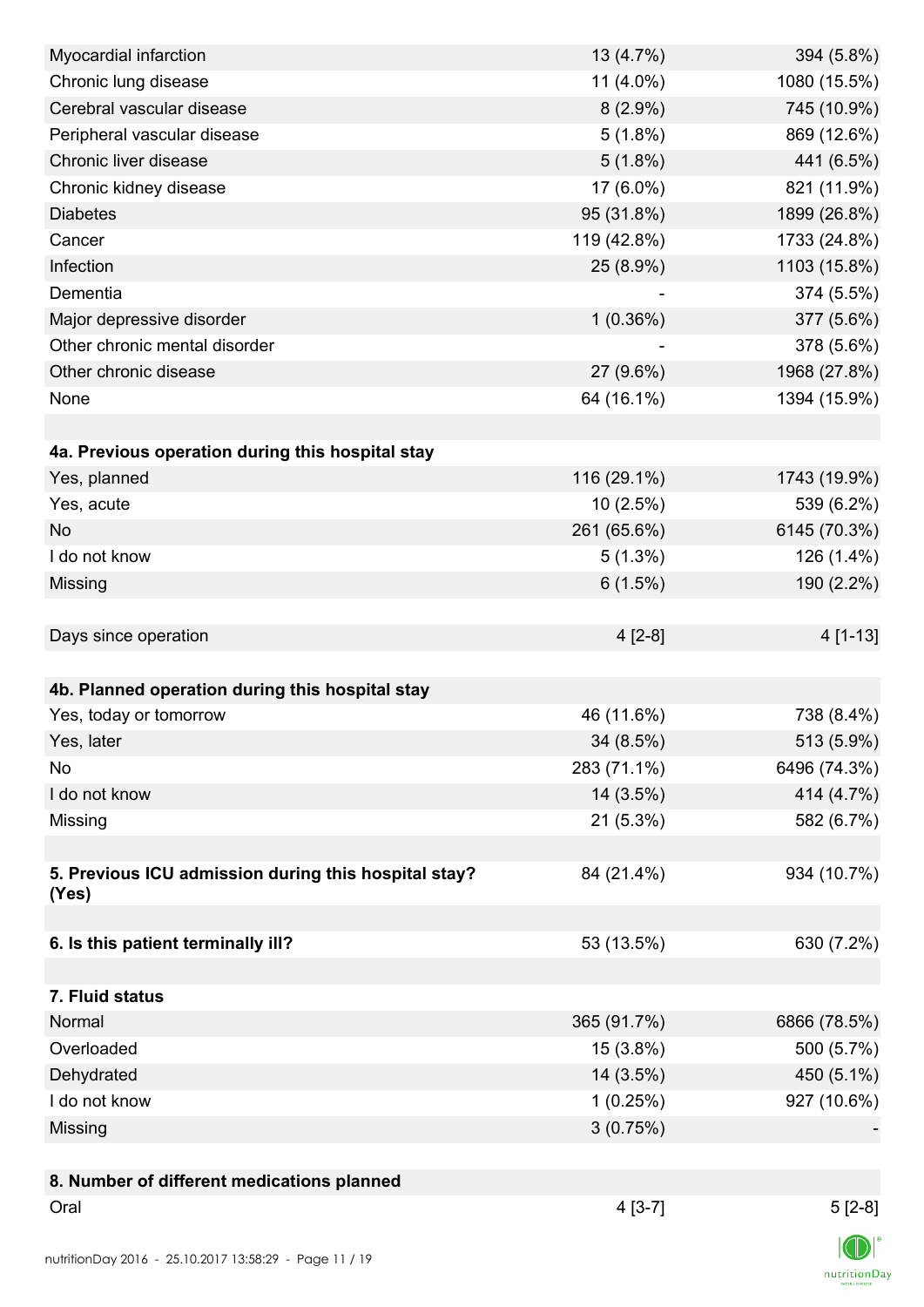| Other                                                                                 | $2[1-3]$    | $2[1-4]$     |
|---------------------------------------------------------------------------------------|-------------|--------------|
|                                                                                       |             |              |
| 9. Was this patient identified as malnourished or at risk of malnutrition?            |             |              |
| Malnourished                                                                          | 36 (9.0%)   | 871 (10.0%)  |
| At risk                                                                               | 81 (20.4%)  | 1543 (17.6%) |
| No                                                                                    | 279 (70.1%) | 5642 (64.5%) |
| I do not know                                                                         | $2(0.50\%)$ | 687 (7.9%)   |
| Missing                                                                               |             |              |
|                                                                                       |             |              |
| 10. IV Fluids                                                                         |             |              |
| Electrolyte solution (NaCl, Ringers lactate, etc)                                     | 137 (34.4%) | 3469 (39.7%) |
| 5% Glucose solution                                                                   | 19 (4.8%)   | 860 (9.8%)   |
|                                                                                       |             |              |
| 11. Number of ONS drinks planned                                                      | $0 [0-2]$   | $0 [0-0]$    |
|                                                                                       |             |              |
| 12. Nutrition intake                                                                  |             |              |
| Regular hospital food                                                                 | 284 (71.4%) | 4849 (55.5%) |
| Fortified/enriched hospital food                                                      | 65 (16.3%)  | 756 (8.6%)   |
| Protein/energy supplement (e.g. ONS drinks)                                           | 68 (17.1%)  | 998 (11.4%)  |
| <b>Enteral nutrition</b>                                                              | 23 (5.8%)   | 485 (5.5%)   |
| Parenteral nutrition                                                                  |             | 479 (5.5%)   |
| Special diet                                                                          | 122 (30.7%) | 3072 (35.1%) |
| None                                                                                  | 25 (6.3%)   | 474 (5.4%)   |
|                                                                                       |             |              |
| 13a. All lines and Tubes                                                              |             |              |
| <b>Central Venous</b>                                                                 | 33 (8.3%)   | 734 (8.4%)   |
| Peripheral venous access                                                              | 180 (45.3%) | 4122 (47.1%) |
| Nasogastric                                                                           | 24 (6.1%)   | 258 (3.0%)   |
| Nasojejunal                                                                           |             | 38 (0.43%)   |
| Nasoduadenal                                                                          |             | 22 (0.25%)   |
| Enterostoma                                                                           |             | 42 (0.48%)   |
| Percutaneous endoscopy/surgical gastrostomy                                           |             | 67 (0.77%)   |
| Percutaneous endoscopy/surgical jejunostomy                                           |             | 27 (0.31%)   |
| None                                                                                  | 185 (46.5%) | 3894 (44.5%) |
|                                                                                       |             |              |
| 13b. Were there complications with nutrition related lines and tubes since admission? |             |              |
| Yes, previously                                                                       | $2(0.50\%)$ | 87 (1.00%)   |
| Yes, ongoing                                                                          | 16 (4.0%)   | 80 (0.92%)   |
| No                                                                                    | 334 (83.9%) | 7278 (83.2%) |
| I do not know                                                                         | $7(1.8\%)$  | 846 (9.7%)   |
| Missing                                                                               | 39 (9.8%)   | 452 (5.2%)   |
|                                                                                       |             |              |
| 14. Please indicate if any of the following was done for this patient since admission |             |              |

ed 306 (76.9%) 3103 (35.5%)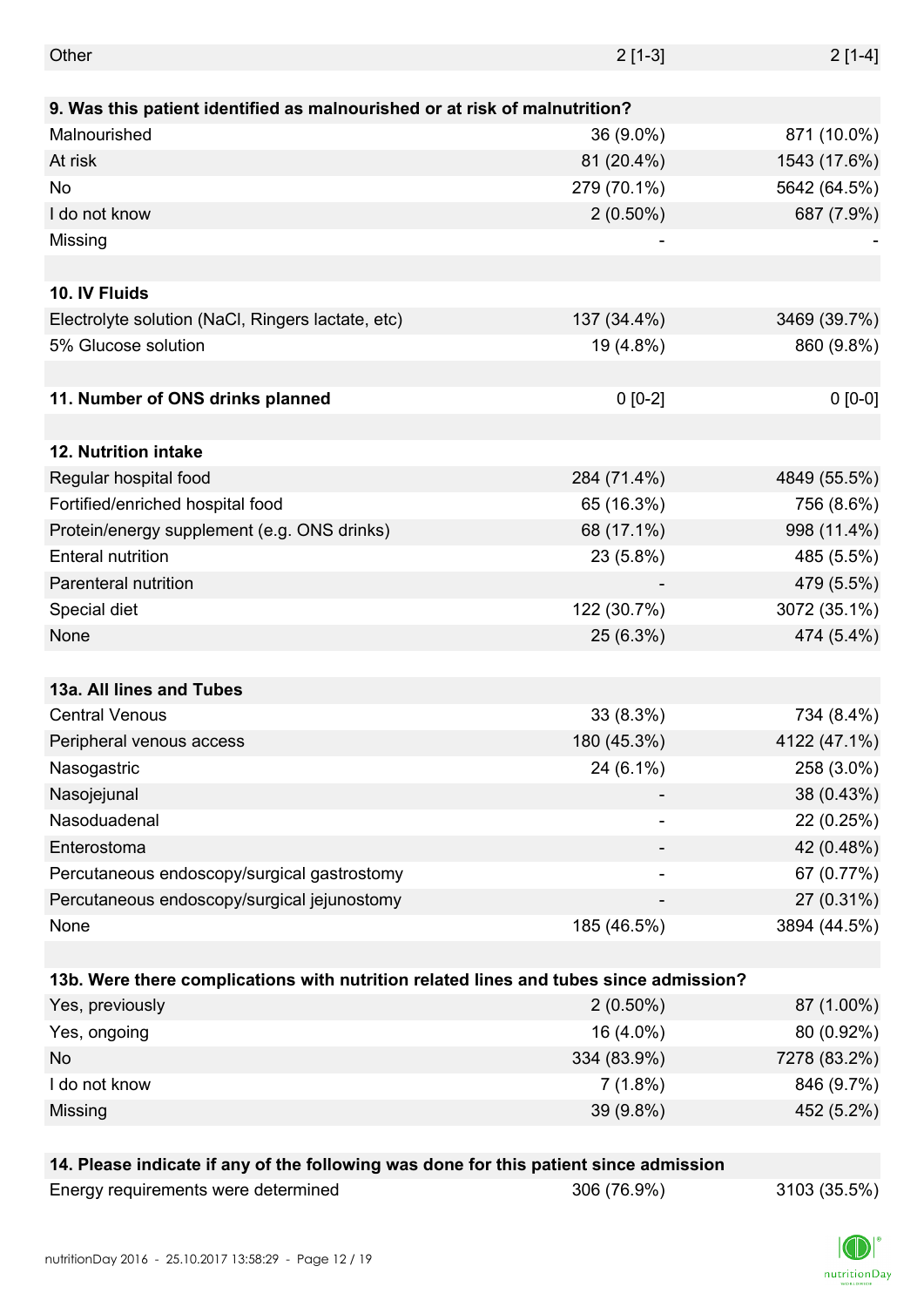| Protein requirements were determined                     | 282 (70.9%) | 2765 (31.6%) |
|----------------------------------------------------------|-------------|--------------|
| Food/Nutrition intake was recorded in the patient record | 236 (59.4%) | 3893 (44.5%) |
| Nutrition treatment plan was developed                   | 344 (86.6%) | 3013 (34.5%) |
| Nutrition expert was consulted                           | 385 (97.0%) | 2890 (33.1%) |
| Malnutrition status is recorded in the patient record    | 320 (80.6%) | 2363 (27.0%) |
| None                                                     |             |              |
|                                                          |             |              |
| 15a. Energy goal                                         |             |              |
| $< 500$ kcal                                             | $4(1.0\%)$  | 268 (3.1%)   |
| 500-999 kcal                                             | 3(0.75%)    | $93(1.1\%)$  |
| 1000-1499 kcal                                           | 62 (15.6%)  | 884 (10.1%)  |
| 1500-1999 kcal                                           | 275 (69.1%) | 2574 (29.4%) |
| >=2000 kcal                                              | 34 (8.5%)   | 958 (11.0%)  |
| Not determined                                           | 19 (4.8%)   | 3200 (36.6%) |
| I do not know                                            | 1(0.25%)    | 730 (8.3%)   |
| Missing                                                  |             | 36 (0.41%)   |
|                                                          |             |              |
| 15b. Energy intake                                       |             |              |
| $< 500$ kcal                                             | 10(2.5%)    | 530 (6.1%)   |
| 500-999 kcal                                             | 30 (7.5%)   | 483 (5.5%)   |
| 1000-1499 kcal                                           | 134 (33.7%) | 1101 (12.6%) |
| 1500-1999 kcal                                           | 193 (48.5%) | 1928 (22.1%) |
| >=2000 kcal                                              | $11(2.8\%)$ | 584 (6.7%)   |
| Not determined                                           | 19 (4.8%)   | 2964 (33.9%) |
| I do not know                                            | 1(0.25%)    | 1101 (12.6%) |
| Missing                                                  |             | 52 (0.59%)   |
|                                                          |             |              |
| 16. Since admission, this patient's health status has    |             |              |
| Improved                                                 | 241 (60.6%) | 4436 (50.7%) |
| Deteriorated                                             | 16 (4.0%)   | 485 (5.5%)   |
| Remained the same                                        | 103 (25.9%) | 2411 (27.6%) |
| This patient has just been admitted                      | 31 (7.8%)   | 555 (6.3%)   |
| I do not know                                            | 6(1.5%)     | 856 (9.8%)   |
| Missing                                                  | 1(0.25%)    |              |
|                                                          |             |              |
| Length of hospital stay (days)                           | $8[4-13]$   | 12 [6-24]    |
|                                                          |             |              |
| <b>Outcome Code</b>                                      |             |              |
| 1= Still in the hospital                                 | 16 (4.0%)   | 748 (8.6%)   |
| 2= Transferred to another hospital                       | 1(0.25%)    | 211 (2.4%)   |
| 3= Transferred to long term care                         |             | 360 (4.1%)   |
| 4= Rehabilitation                                        | 3(0.75%)    | 486 (5.6%)   |
| 5= Discharged home                                       | 261 (65.6%) | 6417 (73.4%) |
| 6= Death                                                 |             | 260 (3.0%)   |

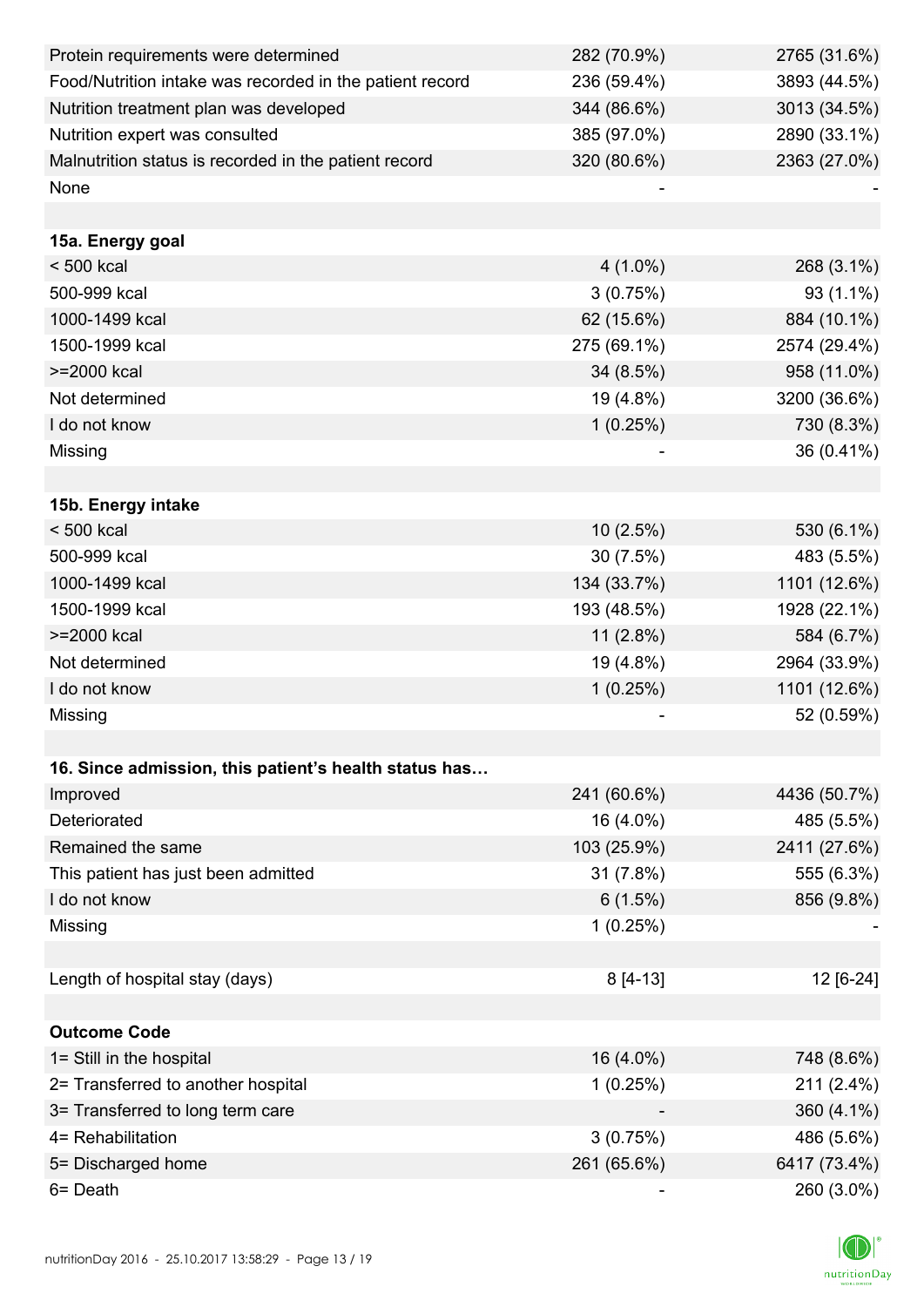| $7 =$ Others                         | 1(0.25%)    | 173 (2.0%)   |
|--------------------------------------|-------------|--------------|
| Missing                              | 116 (29.1%) | 88 (1.0%)    |
|                                      |             |              |
| <b>Readmitted since ND</b>           |             |              |
| $1 = No$                             | 222 (83.8%) | 6055 (78.3%) |
| 2= Yes, same hospital planned        | 15 (5.7%)   | 457 (5.9%)   |
| 3= Yes, same hospital unplanned      | 15(5.7%)    | 454 (5.9%)   |
| 4= Yes, different hospital planned   |             | 44 (0.57%)   |
| 5= Yes, different hospital unplanned |             | 44 (0.57%)   |
| 6= Unknown                           | 12(4.5%)    | 299 (3.9%)   |
| Missing                              | $1(0.38\%)$ | 386 (5.0%)   |

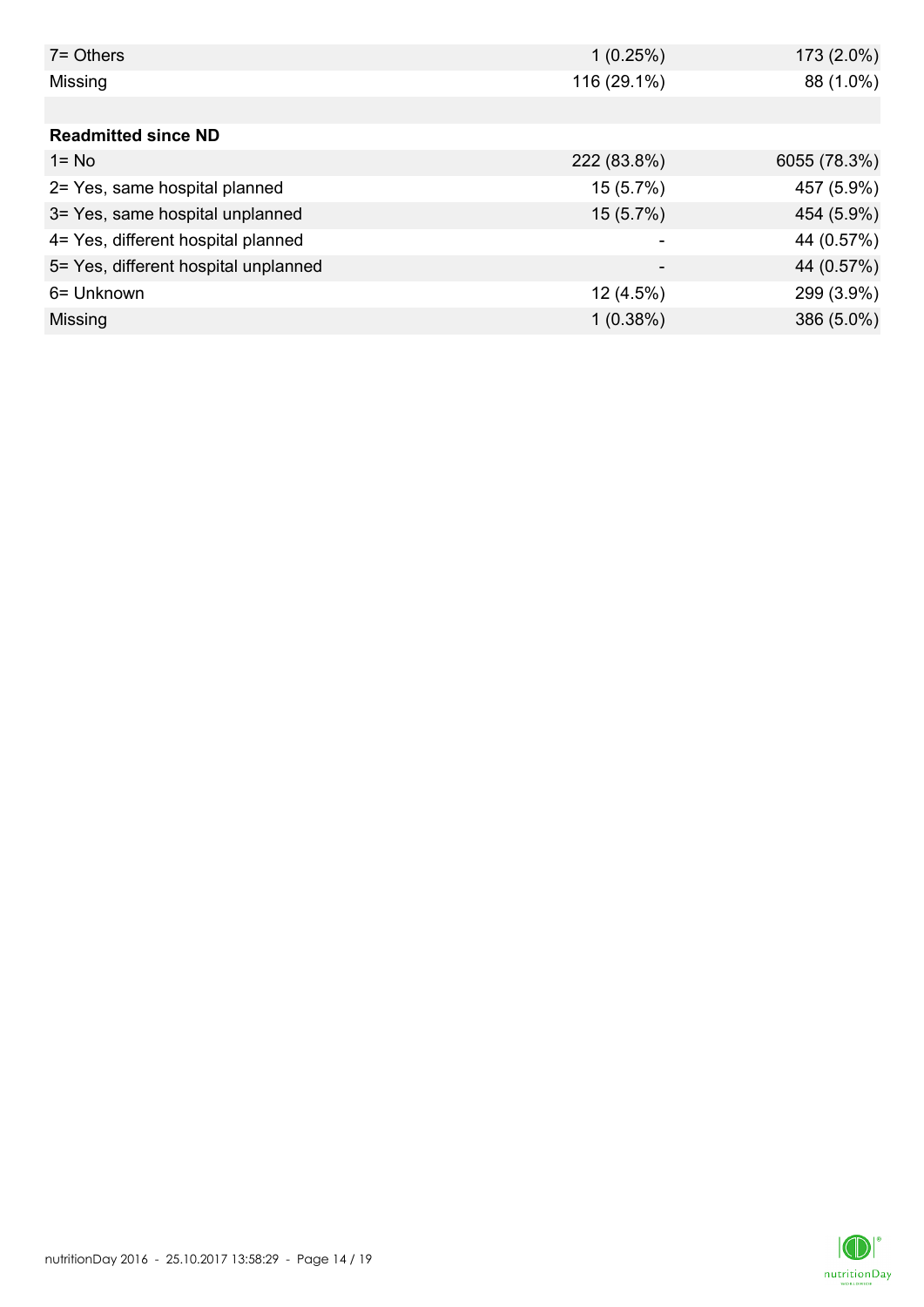| 1. What are your typical dietary habits?<br>No special dietary habits<br>I am vegetarian<br>I adhee to a vegan diet | 256 (65.1%)<br>86 (21.9%)<br>1(0.25%)<br>35 (8.9%)<br>17 (4.3%)<br>34 (8.7%) | 5885 (69.8%)<br>142 (1.7%)<br>50 (0.59%)<br>73 (0.87%)<br>1290 (15.3%)<br>477 (5.7%) |
|---------------------------------------------------------------------------------------------------------------------|------------------------------------------------------------------------------|--------------------------------------------------------------------------------------|
|                                                                                                                     |                                                                              |                                                                                      |
|                                                                                                                     |                                                                              |                                                                                      |
|                                                                                                                     |                                                                              |                                                                                      |
|                                                                                                                     |                                                                              |                                                                                      |
|                                                                                                                     |                                                                              |                                                                                      |
| I eat gluten-free diet                                                                                              |                                                                              |                                                                                      |
| I avoid added sugars                                                                                                |                                                                              |                                                                                      |
| I avoid carbohydrates                                                                                               |                                                                              |                                                                                      |
| I eat a low fat-diet                                                                                                |                                                                              | 972 (11.5%)                                                                          |
| I am lactose intolerant                                                                                             | 2(0.51%)                                                                     | 328 (3.9%)                                                                           |
| Other special diet due to intolerances/allergies                                                                    | 3(0.76%)                                                                     | 171 (2.0%)                                                                           |
| Other                                                                                                               | 45 (11.5%)                                                                   | 603 (7.2%)                                                                           |
| No answer given                                                                                                     |                                                                              | 162 (1.9%)                                                                           |
|                                                                                                                     |                                                                              |                                                                                      |
| 2. Where did you live before your current hospital admission?                                                       |                                                                              |                                                                                      |
| At home                                                                                                             | 374 (95.2%)                                                                  | 7497 (89.0%)                                                                         |
| In a nursing home or other live-in facility                                                                         |                                                                              | 287 (3.4%)                                                                           |
| I was transferred from another hospital                                                                             | 16 (4.1%)                                                                    | 418 (5.0%)                                                                           |
| Other                                                                                                               | 2(0.51%)                                                                     | 139 (1.6%)                                                                           |
| Missing                                                                                                             | 1(0.25%)                                                                     | 87 (1.0%)                                                                            |
| 3. In general, are you able to walk?                                                                                |                                                                              |                                                                                      |
|                                                                                                                     |                                                                              |                                                                                      |
| Yes                                                                                                                 | 309 (78.6%)                                                                  | 5392 (64.0%)                                                                         |
| Yes, with someone's help                                                                                            | 69 (17.6%)                                                                   | 899 (10.7%)                                                                          |
| Yes, independently using a cane, walker, or crutches                                                                | 1(0.25%)                                                                     | 1107 (13.1%)                                                                         |
| No, I have a wheelchair                                                                                             | 1(0.25%)                                                                     | 355 (4.2%)                                                                           |
| No, I am bedridden                                                                                                  | $12(3.1\%)$                                                                  | 548 (6.5%)                                                                           |
| Missing                                                                                                             | 1(0.25%)                                                                     | 127 (1.5%)                                                                           |
| 4. In general, how would you say your health is?                                                                    |                                                                              |                                                                                      |
| Very good                                                                                                           |                                                                              | 615 (7.3%)                                                                           |
|                                                                                                                     | $17(4.3\%)$                                                                  |                                                                                      |
| Good                                                                                                                | 249 (63.4%)                                                                  | 3078 (36.5%)                                                                         |
| Fair                                                                                                                | 116 (29.5%)                                                                  | 3196 (37.9%)                                                                         |
| Poor                                                                                                                | $9(2.3\%)$                                                                   | 1144 (13.6%)                                                                         |
| Very poor                                                                                                           |                                                                              | 254 (3.0%)                                                                           |
| Missing                                                                                                             | 2(0.51%)                                                                     | 141 (1.7%)                                                                           |
| 5. Over the last 12 months prior to your current hospital admission approximately                                   |                                                                              |                                                                                      |
| how many times have you seen a doctor?                                                                              | $3[2-5]$                                                                     | 4 [2-10]                                                                             |
| how many times have you been admitted to the                                                                        | $1[0-3]$                                                                     | $1[0-2]$                                                                             |

... how many nights in total have you spent in hospital? 3 [0-6] 3 [0-6]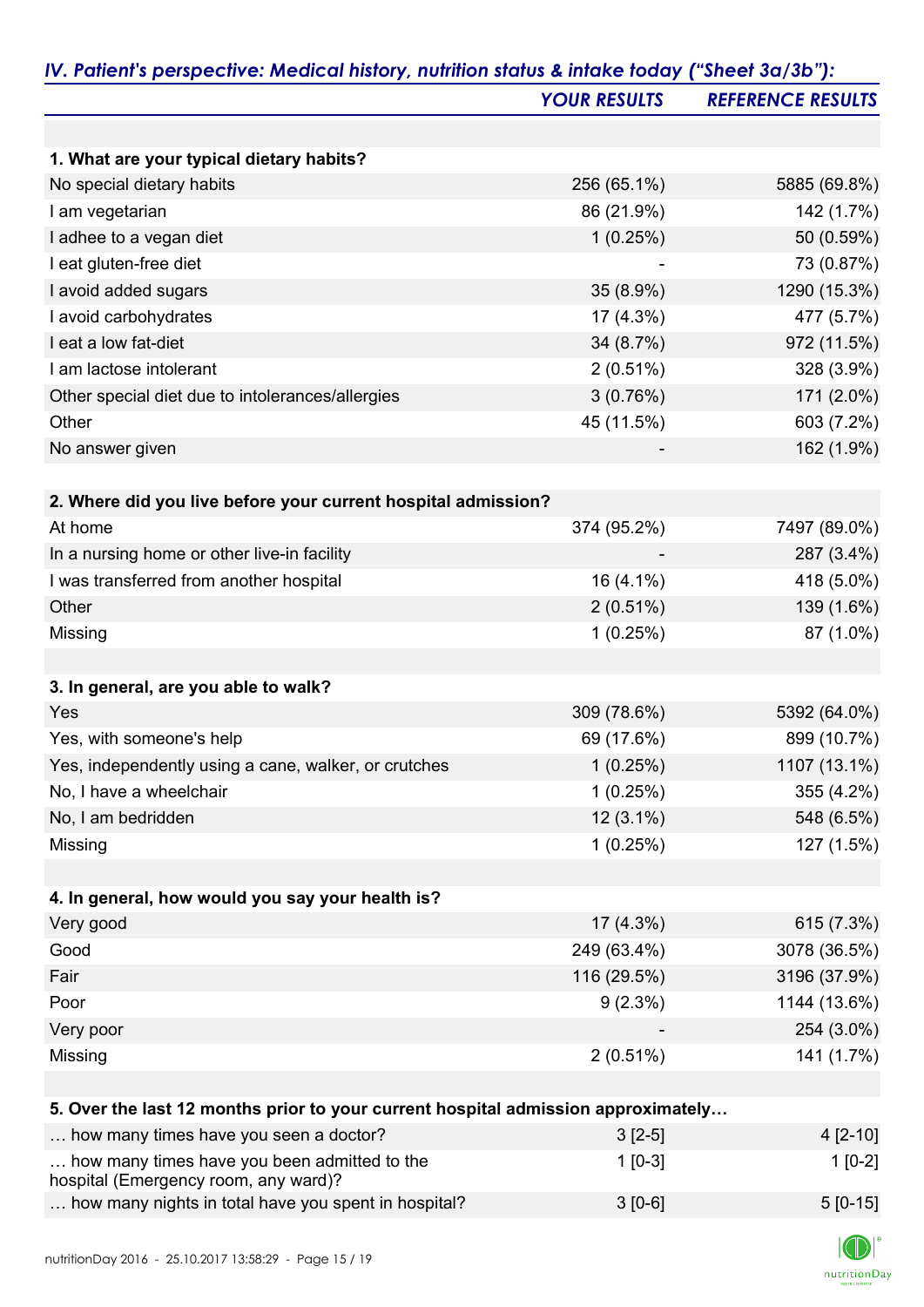| 6. How many different medications do you take routinely each day (prior to hospitalisation)? |             |              |
|----------------------------------------------------------------------------------------------|-------------|--------------|
| $1 - 2$                                                                                      | 97 (24.7%)  | 1638 (19.4%) |
| $3-5$                                                                                        | 126 (32.1%) | 2272 (27.0%) |
| More than 5                                                                                  | 89 (22.6%)  | 2608 (30.9%) |
| None                                                                                         | 61 (15.5%)  | 1375 (16.3%) |
| I do not know                                                                                | 10(2.5%)    | 429 (5.1%)   |
| Missing                                                                                      | 10(2.5%)    | 106 (1.3%)   |
|                                                                                              |             |              |
| 7. Do you have health insurance?                                                             |             |              |
| Yes, private insurance only                                                                  | 157 (39.9%) | 1250 (14.8%) |
| Yes, public insurance only                                                                   | 47 (12.0%)  | 4213 (50.0%) |
| Yes, both                                                                                    | $9(2.3\%)$  | 1101 (13.1%) |
| None                                                                                         | 161 (41.0%) | 1114 (13.2%) |
| I prefer not to answer                                                                       | 14 (3.6%)   | 483 (5.7%)   |
| Missing                                                                                      | $5(1.3\%)$  | 267 (3.2%)   |
|                                                                                              |             |              |
| 8. What was your weight 5 years ago?                                                         | 65 [60-73]  | 70 [60-83]   |
| I do not know                                                                                | 237 (60.3%) | 2268 (26.9%) |
|                                                                                              |             |              |
| 9a. Have you lost weight within the last 3 months?                                           |             |              |
| Yes, intentionally                                                                           | $8(2.0\%)$  | 795 (9.4%)   |
| Yes, unintentionally                                                                         | 83 (21.1%)  | 3179 (37.7%) |
| No, my weight stayed the same                                                                | 152 (38.7%) | 2488 (29.5%) |
| No, I gained weight                                                                          | 39 (9.9%)   | 911 (10.8%)  |
| I do not know                                                                                | 99 (25.2%)  | 856 (10.2%)  |
| Missing                                                                                      | $12(3.1\%)$ | 199 (2.4%)   |
|                                                                                              |             |              |
| 9b. If yes, how many kg did you lose?                                                        | $5[3-6]$    | $6[3-10]$    |
| I do not know                                                                                | 14 (15.4%)  | 672 (16.9%)  |
|                                                                                              |             |              |
| 10. Did you know about your hospitalisation two days<br>before admission? (Yes)              | 241 (63.1%) | 3142 (39.1%) |
|                                                                                              |             |              |
| 11. Please indicate if you                                                                   |             |              |
| were weighed at admission                                                                    | 334 (85.2%) | 4710 (56.2%) |
| were informed about your nutrition status                                                    | 387 (99.0%) | 2651 (32.0%) |
| were informed about nutrition care options                                                   | 382 (97.7%) | 2341 (28.3%) |
| received special nutrition care                                                              | 303 (77.5%) | 2232 (27.0%) |
|                                                                                              |             |              |
| 12. How well have you eaten in the week before you were admitted to the hospital?            |             |              |
| More than normal                                                                             | 26 (6.6%)   | 366 (4.4%)   |

| 253 (64.4%) | 5184 (62.0%) |
|-------------|--------------|
| 79 (20.1%)  | 801 (9.6%)   |
| $23(5.9\%)$ | 1028 (12.3%) |
|             |              |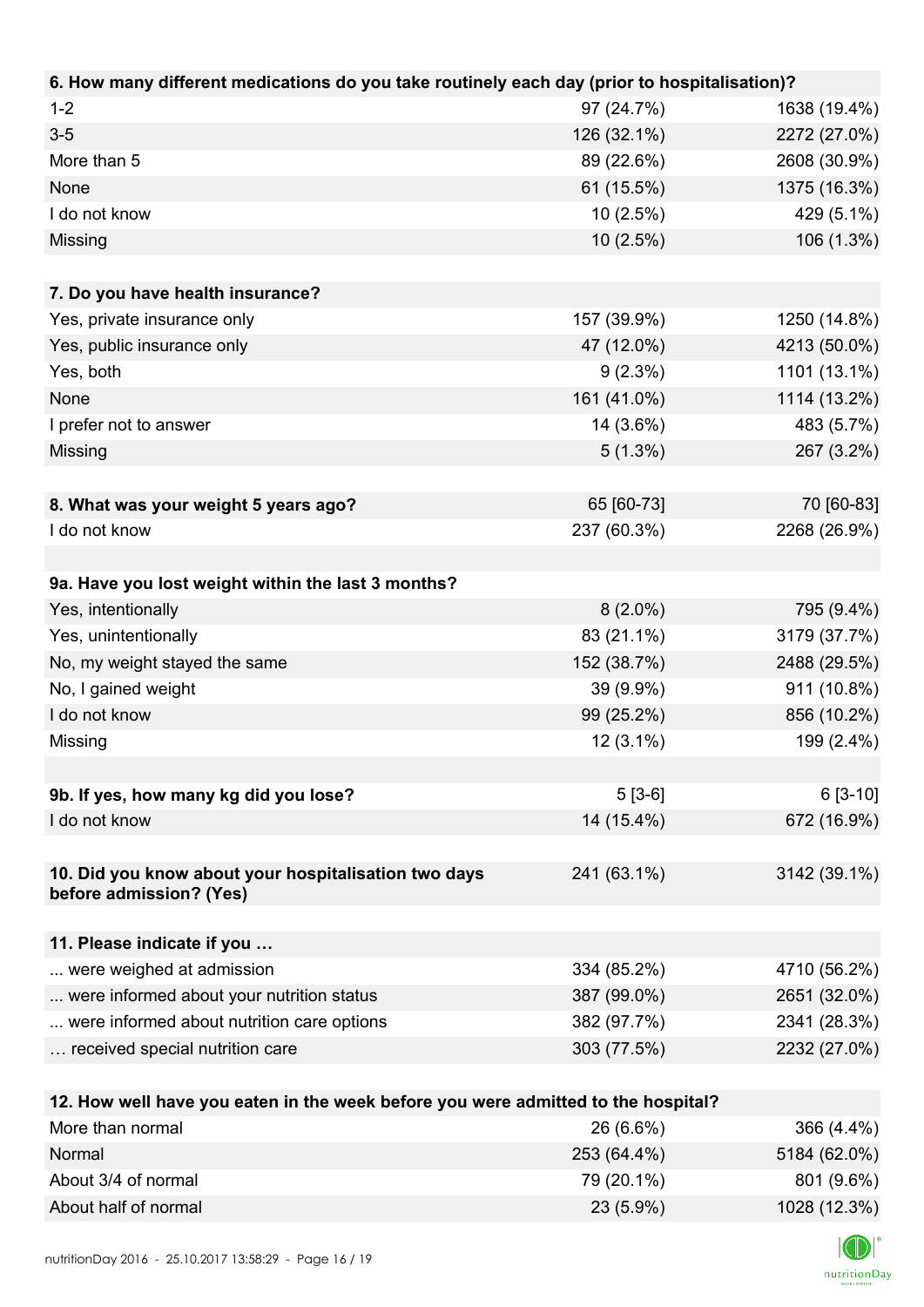| About a quarter to nearly nothing                                              | $5(1.3\%)$  | 750 (9.0%)   |
|--------------------------------------------------------------------------------|-------------|--------------|
| I do not know                                                                  | 1(0.25%)    | 82 (0.98%)   |
| Missing                                                                        | 6(1.5%)     | 157 (1.9%)   |
|                                                                                |             |              |
| 13. In general, how satisfied are you with the food at the hospital?           |             |              |
| Very satisfied                                                                 | 92 (23.4%)  | 2303 (27.5%) |
| Somewhat satisfied                                                             | 175 (44.5%) | 2525 (30.2%) |
| <b>Neutral</b>                                                                 | 99 (25.2%)  | 1669 (19.9%) |
| <b>Dissatisfied</b>                                                            | $5(1.3\%)$  | 652 (7.8%)   |
| Very dissatisfied                                                              |             | 252 (3.0%)   |
| I do not know                                                                  | 13 (3.3%)   | 712 (8.5%)   |
| Missing                                                                        | $9(2.3\%)$  | 255 (3.0%)   |
|                                                                                |             |              |
| 14. Did you get any help with eating TODAY?                                    |             |              |
| Yes, from family or friends                                                    | 122 (31.0%) | 910 (10.9%)  |
| Yes, from hospital staff                                                       | 35 (8.9%)   | 544 (6.5%)   |
| No                                                                             | 218 (55.5%) | 6450 (77.1%) |
| I do not know                                                                  | $2(0.51\%)$ | 107 (1.3%)   |
| Missing                                                                        | 16 (4.1%)   | 357 (4.3%)   |
|                                                                                |             |              |
| 15. Were you able to eat without interruption TODAY?<br>(Yes)                  | 262 (70.8%) | 5869 (74.5%) |
|                                                                                |             |              |
| 16a. Please indicate how much hospital food you ate for lunch or dinner TODAY: |             |              |
| About all                                                                      | 181 (46.1%) | 4051 (48.4%) |
| 1/2                                                                            | 145 (36.9%) | 1966 (23.5%) |
| 1/4                                                                            | 23 (5.9%)   | 1005 (12.0%) |
| Nothing                                                                        | 34 (8.7%)   | 975 (11.7%)  |
| Missing                                                                        | 10(2.5%)    | 371 (4.4%)   |
|                                                                                |             |              |
| 16b. The portion size of the meal I ordered TODAY was                          |             |              |
| Standard                                                                       | 286 (72.8%) | 5388 (64.4%) |
| Smaller                                                                        | 30 (7.6%)   | 778 (9.3%)   |
| Larger                                                                         | $8(2.0\%)$  | 328 (3.9%)   |
| I do not know                                                                  | 31 (7.9%)   | 848 (10.1%)  |
| Missing                                                                        | 38 (9.7%)   | 1026 (12.3%) |
|                                                                                |             |              |
| 17. If you did not eat everything of your meal, please tell us why:            |             |              |
| I did not like the type of food offered                                        | 26 (12.9%)  | 570 (14.4%)  |
| I did not like the smell/taste of the food                                     | 42 (20.8%)  | 443 (11.2%)  |
| The food did not fit my cultural/religious preferences                         | 3(1.5%)     | 47 (1.2%)    |
| The food was too hot                                                           |             | 14 (0.35%)   |
| The food was too cold                                                          | 5(2.5%)     | 86 (2.2%)    |
| Due to food allergy/intolerance                                                |             | 25 (0.63%)   |
| I was not hungry at that time                                                  | 22 (10.9%)  | 672 (17.0%)  |
|                                                                                |             |              |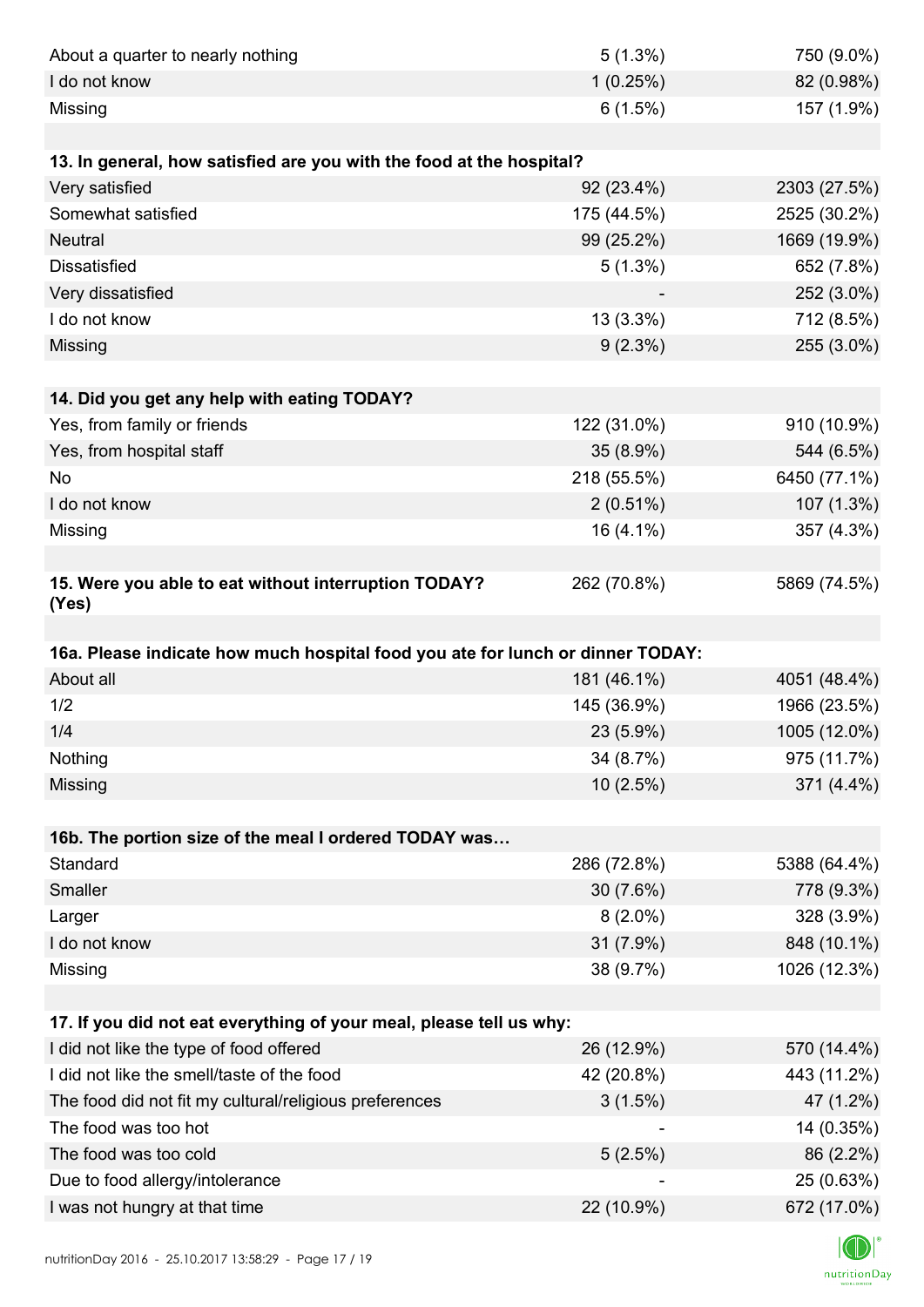| I do not have my usual appetite                                                      | 65 (32.2%)  | 1114 (28.2%) |
|--------------------------------------------------------------------------------------|-------------|--------------|
| I have problems chewing/swallowing                                                   | 5(2.5%)     | 225 (5.7%)   |
| I normally eat less than what was served                                             | 9(4.5%)     | 428 (10.8%)  |
| I had nausea/vomiting                                                                | 33 (16.3%)  | 327 (8.3%)   |
| I was too tired                                                                      | 9(4.5%)     | 219 (5.5%)   |
| I cannot eat without help                                                            | $2(0.99\%)$ | 68 (1.7%)    |
| I was not allowed to eat                                                             | 22 (10.9%)  | 449 (11.4%)  |
| I had an exam, surgery, or test and missed my meal                                   | 16 (7.9%)   | 234 (5.9%)   |
| I did not get requested food                                                         |             | 53 (1.3%)    |
| No answer given                                                                      | 28 (13.9%)  | 481 (12.2%)  |
|                                                                                      |             |              |
| 18. Enter the number of glasses/cups of the drinks you consumed in the last 24 hours |             |              |
| Water                                                                                | $5[3-7]$    | $3[2-5]$     |
| Tea                                                                                  | $1[1-2]$    | $1[0-2]$     |
| Coffee                                                                               | $2[1-2]$    | $1[0-2]$     |
| <b>Milk</b>                                                                          | $1[1-2]$    | $1[0-1]$     |
| Fruit juice                                                                          | $1[1-2]$    | $1[0-2]$     |
| Soft drinks                                                                          | $0 [0-0]$   | $0 [0-1]$    |
| Nutrition drink                                                                      | $0 [0-2]$   | $0[0-1]$     |
| Other                                                                                | $1[0-1]$    | $0 [0-1]$    |
|                                                                                      |             |              |
| 19a. Did you eat any food apart from hospital food<br><b>TODAY?</b>                  | 46 (13.5%)  | 2048 (26.7%) |
|                                                                                      |             |              |
| 19b. If yes, what did you eat?                                                       |             |              |
| Sweet snacks                                                                         | $2(4.3\%)$  | 501 (24.5%)  |
| Salty snacks                                                                         | $2(4.3\%)$  | 273 (13.3%)  |
| Homemade food                                                                        | 15 (32.6%)  | 302 (14.7%)  |
| Fruits                                                                               | 20 (43.5%)  | 724 (35.4%)  |
| Dairy products                                                                       | $2(4.3\%)$  | 212 (10.4%)  |
| Food delivered/restaurant                                                            | $1(2.2\%)$  | 84 (4.1%)    |
| Sandwich                                                                             | 3(6.5%)     | 139 (6.8%)   |
| Other                                                                                | 3(6.5%)     | 400 (19.5%)  |
|                                                                                      |             |              |
| 20. How has your food intake changed since your hospital admission?                  |             |              |
| Increased                                                                            | 115 (29.3%) | 1138 (13.6%) |
| Decreased                                                                            | 73 (18.6%)  | 2694 (32.2%) |
| Stayed the same                                                                      | 165 (42.0%) | 3504 (41.9%) |
| I do not know                                                                        | 29 (7.4%)   | 582 (7.0%)   |
| Missing                                                                              | $11(2.8\%)$ | 450 (5.4%)   |
|                                                                                      |             |              |
| 21. TODAY I feel                                                                     |             |              |
| Stronger than at admission                                                           | 163 (41.5%) | 3635 (43.4%) |
| Weaker than at admission                                                             | 68 (17.3%)  | 1458 (17.4%) |
| Same as at admission                                                                 | 116 (29.5%) | 2363 (28.2%) |